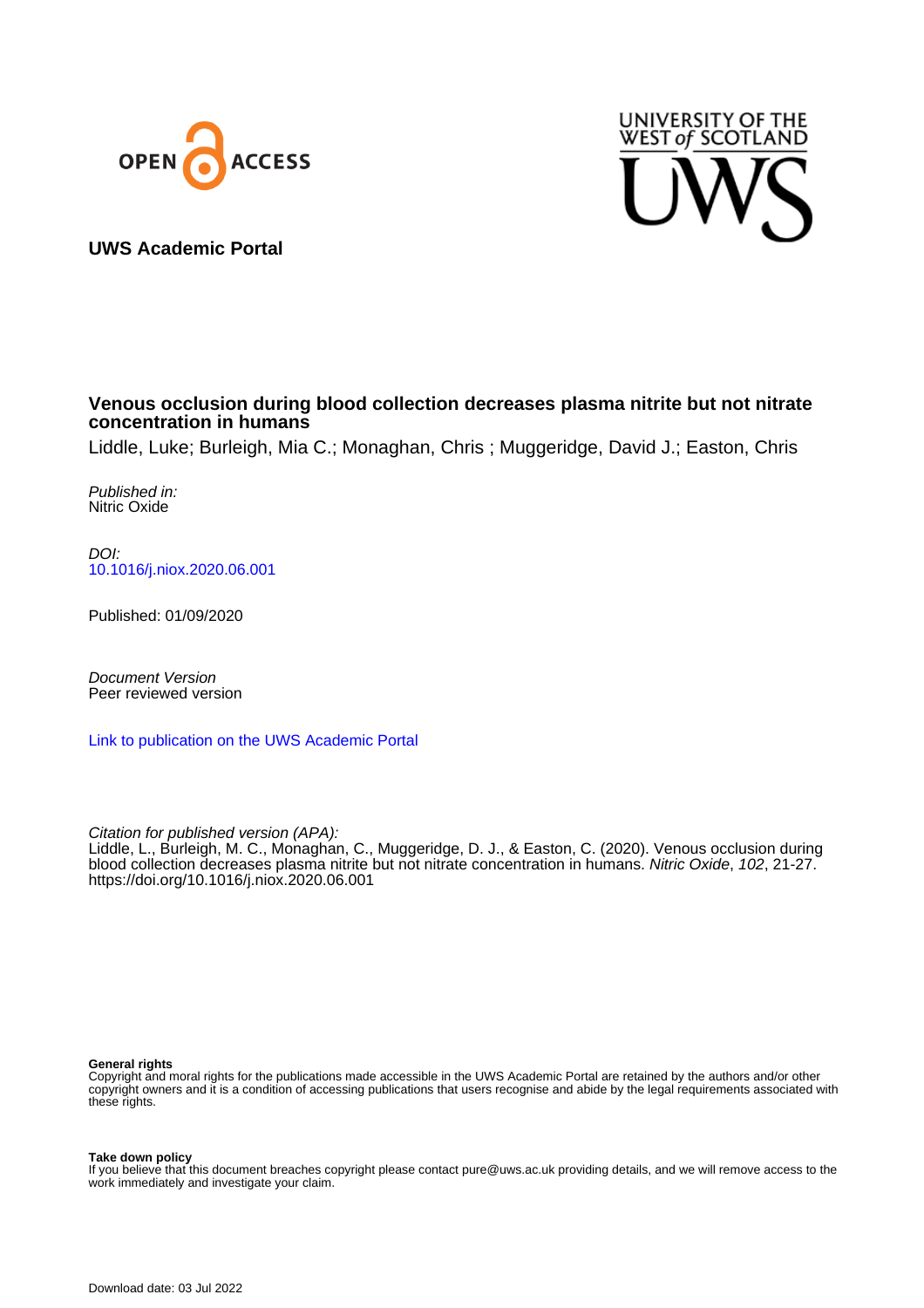| $\mathbf{1}$   |                                          | Venous occlusion during blood collection decreases plasma nitrite but not nitrate                                                                    |
|----------------|------------------------------------------|------------------------------------------------------------------------------------------------------------------------------------------------------|
| $\overline{2}$ | concentration in humans                  |                                                                                                                                                      |
| 3              |                                          |                                                                                                                                                      |
| 4              |                                          | Luke Liddle <sup>1</sup> , Mia C. Burleigh <sup>1</sup> , Chris Monaghan <sup>1</sup> , David J. Muggeridge <sup>2</sup> , Chris Easton <sup>1</sup> |
| 5              |                                          |                                                                                                                                                      |
| 6              |                                          | <sup>1</sup> Institute for Clinical Exercise and Health Science, University of the West of Scotland,                                                 |
| $\overline{7}$ | Hamilton, UK                             |                                                                                                                                                      |
| 8              |                                          | <sup>2</sup> Institute of Health Research & Innovation, Division of Biomedical Science, University of                                                |
| 9              | the Highlands and Islands, Inverness, UK |                                                                                                                                                      |
| 10             |                                          |                                                                                                                                                      |
| 11             |                                          |                                                                                                                                                      |
| 12             |                                          |                                                                                                                                                      |
| 13             |                                          |                                                                                                                                                      |
| 14             |                                          |                                                                                                                                                      |
| 15             | Address correspondence to:               | Professor Chris Easton BSc, PhD, FHEA                                                                                                                |
| 16             |                                          | University of the West of Scotland                                                                                                                   |
| 17             |                                          | <b>Stephenson Place</b>                                                                                                                              |
| 18             |                                          | Blantyre, G72 0LH UK                                                                                                                                 |
| 19             |                                          | Tel: (+44) 1698 283100 ext 8648                                                                                                                      |
| 20             |                                          | Fax: N/A                                                                                                                                             |
| 21             |                                          | E-mail: chris.easton@uws.ac.uk                                                                                                                       |
| 22             |                                          |                                                                                                                                                      |
| 23             |                                          |                                                                                                                                                      |
| 24             |                                          |                                                                                                                                                      |
| 25             |                                          |                                                                                                                                                      |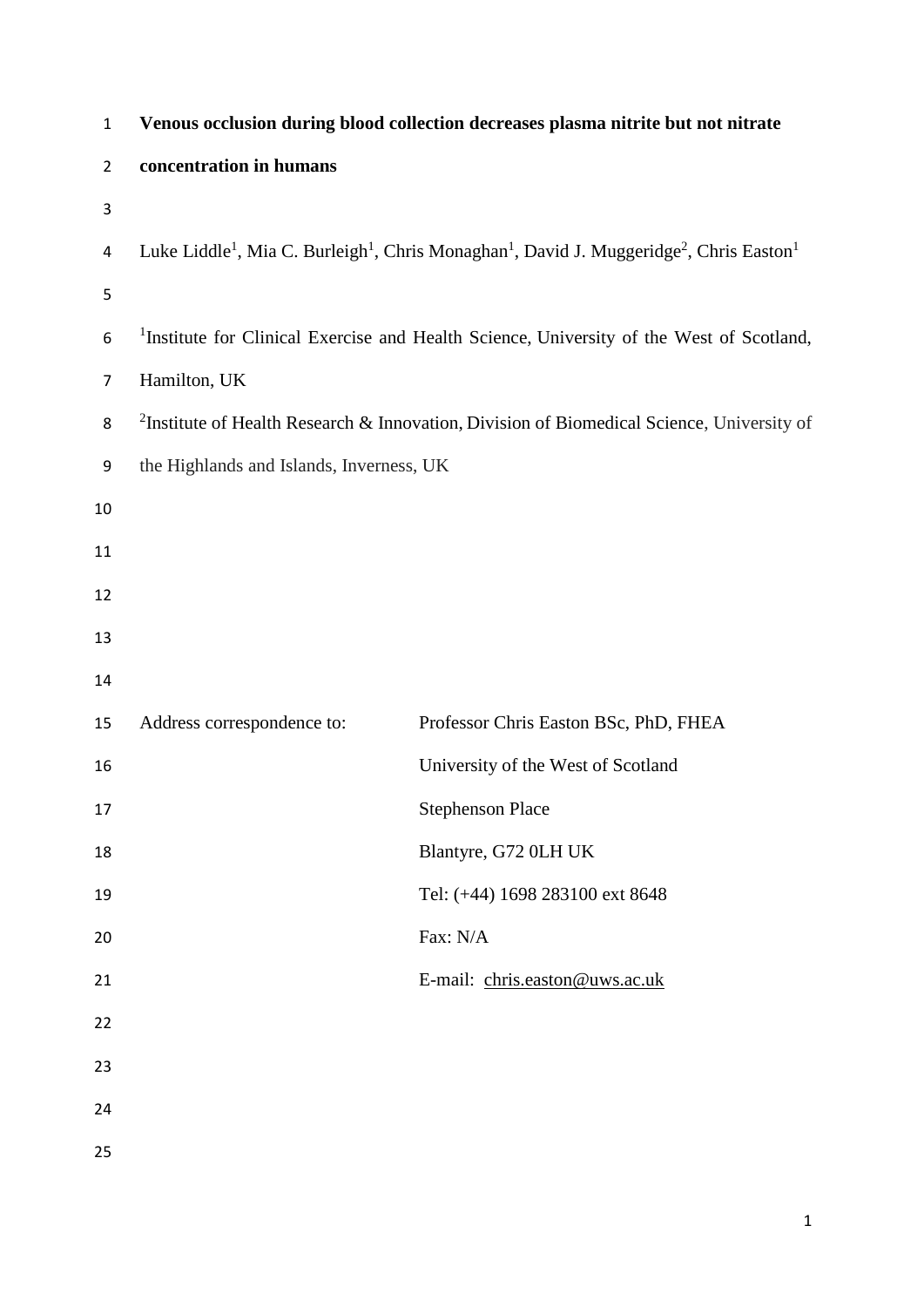#### **Abstract**

 **Background**: To maintain vascular tone and blood flow when tissue oxygenation is reduced, nitrite anions are reduced to nitric oxide (NO). From a practical perspective, it is unclear how the application of a tourniquet during blood collection might influence measurement of NO metabolites. Accordingly, this study evaluated the effect of venous occlusion on plasma nitrite and nitrate during venous blood collection. **Methods**: Fifteen healthy participants completed two trials that were preceded by the ingestion of nitrate-rich beetroot juice (BRJ; total of ~8.4 mmol nitrate) or no supplementation (control). In both trials, blood was collected using a venepuncture needle while a tourniquet was applied to the upper arm and using an indwelling intravenous cannula, from opposing arms. The venepuncture samples were collected at 35 s post occlusion. Changes in the oxygenation of forearm flexor muscles were assessed using near-infrared spectroscopy. Plasma nitrite and nitrate were analysed using gas-phase chemiluminescence. **Results**: In the control trial, 39 plasma nitrite was significantly elevated when collected via the cannula (179  $\pm$  67 nM) 40 compared to venepuncture ( $112 \pm 51$  nM,  $P=0.03$ ). The ingestion of BRJ increased plasma 41 nitrite and values remained higher when sampled from the cannula  $(473 \pm 164 \text{ nM})$ 42 compared to venepuncture  $(387 \pm 136 \text{ nM}, P<0.001)$ . Plasma nitrate did not differ between collection methods in either trial (all *P*>0.05). The delta changes in total- , deoxy-, and oxy- haemoglobin were all significantly greater during venepuncture sample compared to the cannula sample at the point of blood collection (all *P*<0.05). **Conclusions**: Venous occlusion during venepuncture blood collection lowers plasma nitrite concentration, potentially due to localised changes in haemoglobin concentration and/or a suppression of endogenous NO synthesis. Accordingly, the method of blood collection to enable measurements of NO metabolites should be carefully considered and consistently reported by researchers.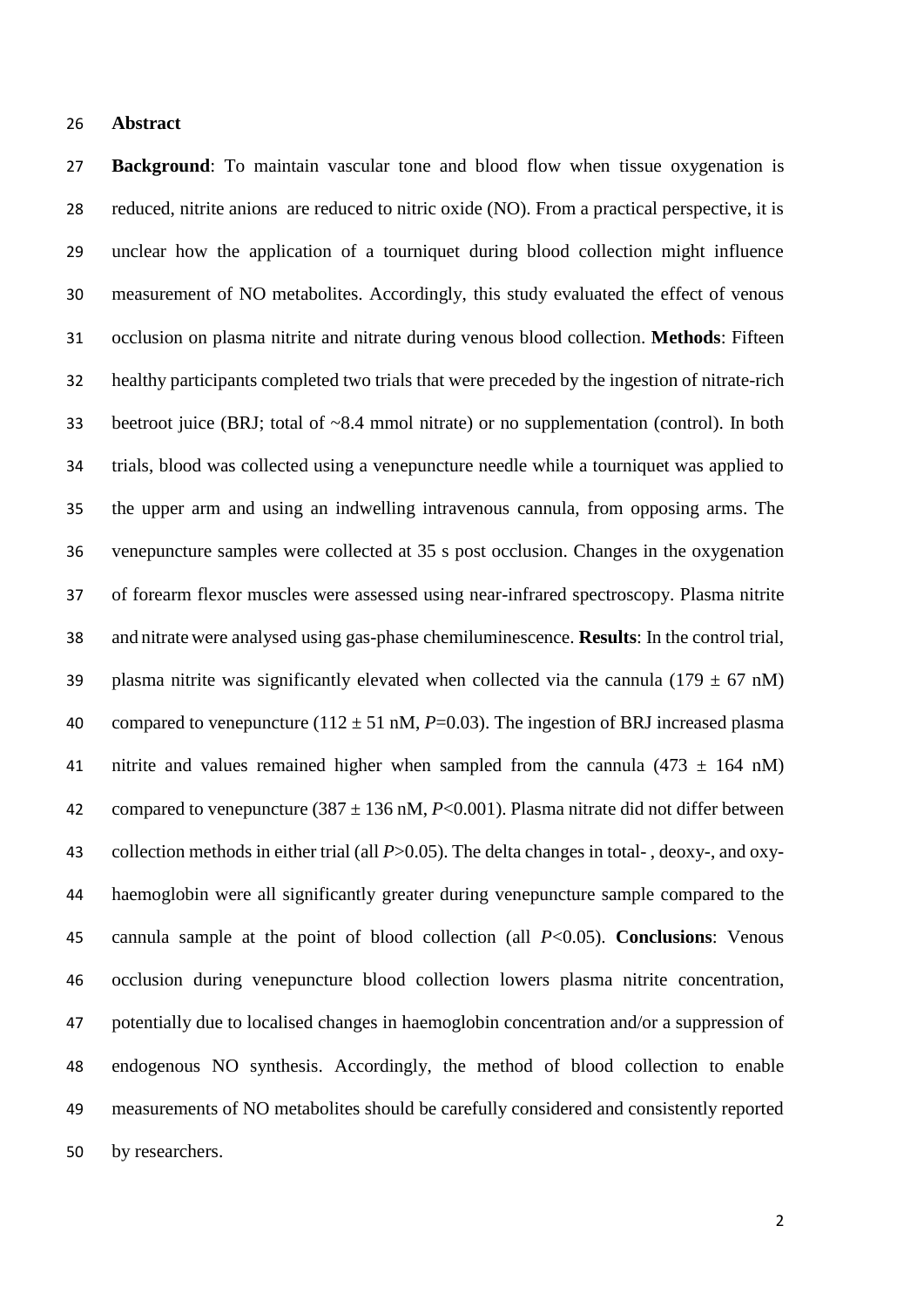**Key Words:** beetroot juice; cannula; ischemia; blood flow; nitric oxide

# **Highlights**

| 54 | $\bullet$ | Application of a tourniquet during blood collection reduces plasma nitrite        |
|----|-----------|-----------------------------------------------------------------------------------|
| 55 | $\bullet$ | Use of a tourniquet does not influence plasma nitrate concentration               |
| 56 | $\bullet$ | Venous occlusion alters tissue oxygenation which may alter local nitric oxide     |
| 57 |           | production                                                                        |
| 58 | $\bullet$ | Methods of blood collection should be carefully considered when measuring nitrite |
| 59 |           |                                                                                   |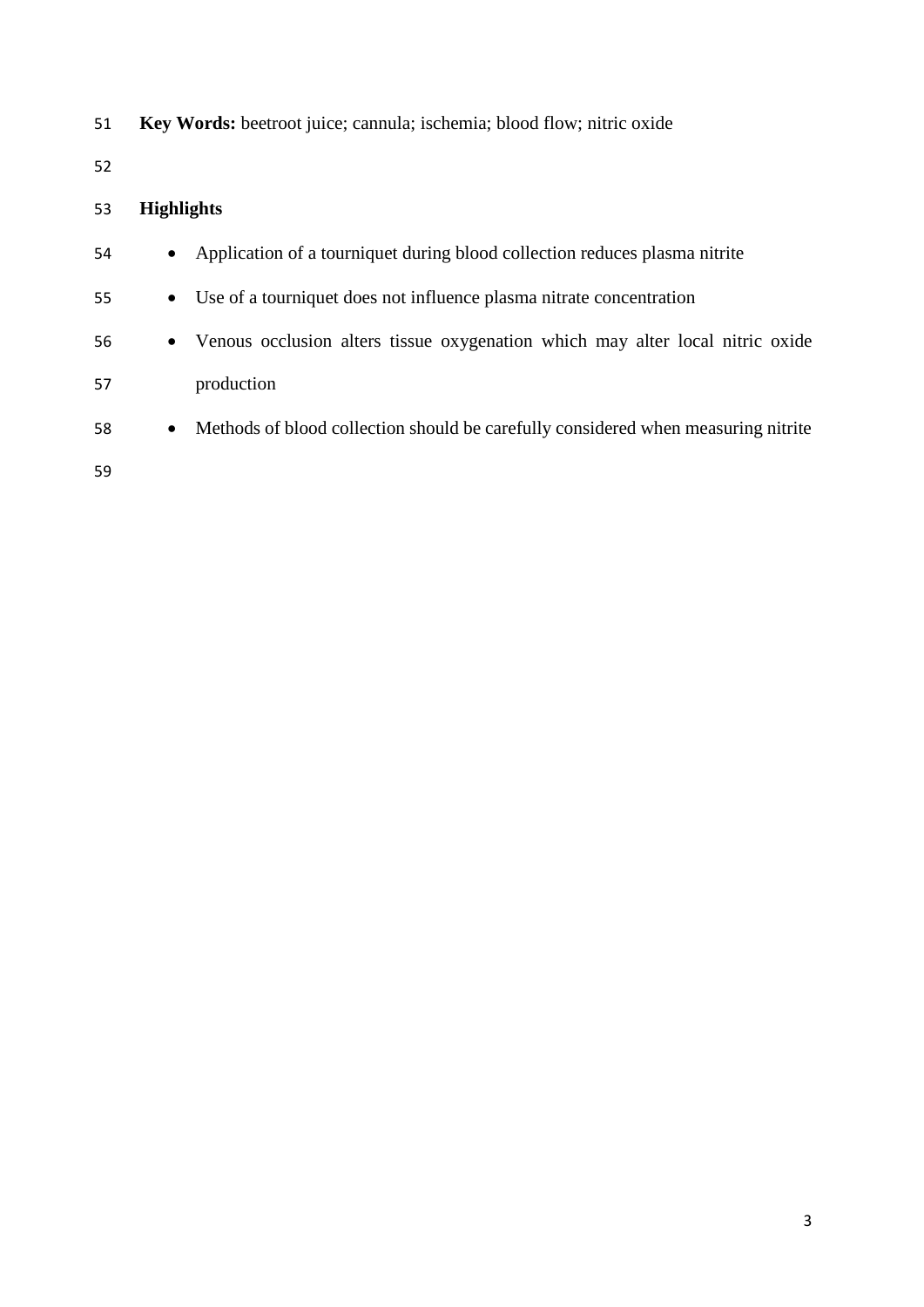#### **1 Introduction**

 Endothelial derived nitric oxide (NO) is a universal signalling molecule that plays an important role in vascular homeostasis (Moncada and Higgs, 1993) and is essential for cardiovascular health (Moncada and Higgs, 2006). The maintenance of basal vascular tone and blood pressure is regulated by NO in the vasculature (Vallance, Collier and Moncada, 1989). The two main pathways for NO generation are the L-arginine – endothelial NO synthase pathway (Wood et al., 2013) and the nitrate-nitrite-NO pathway (Lundberg and Govoni, 2004). The NO produced from endothelial NO synthase can be rapidly oxidised to nitrite and nitrate (Ignarro et al., 1993, Joshi et al., 2002). As it is impractical to measure NO directly, plasma [nitrite] is routinely measured as the primary marker of NO synthase 70 activity (Lauer et al., 2001).

 The reactive nature of plasma nitrite poses a methodological challenge when attempting to measure these variables in blood samples. We have previously demonstrated that the posture of the participant during blood collection has a significant impact on plasma [nitrite] (Liddle et al., 2018). It is, therefore, reasonable to assume that the methods of collection and sample processing will also influence the measurements of [nitrite] and [nitrate] in blood. For example, a tourniquet is commonly used during venepuncture to make the vein more prominent by impeding venous blood flow (Shaw, 2018). Conversely, blood samples collected from an indwelling venous cannula are collected when blood flow 80 is unrestricted. This is important because venous occlusion  $(\sim 50 \text{ mmHg})$  of the forearm can increase the concentration of deoxyhaemoglobin and deoxymyoglobin (deoxy[Hb+Mb]) within 1 min of cuff inflation (Hampson and Piantadosi, 1988). This increase in deoxy[Hb+Mb] may potentially augment the conversion of nitrite to NO (Cosby et al., 2003, Nagababu et al., 2003) in the tissue and blood.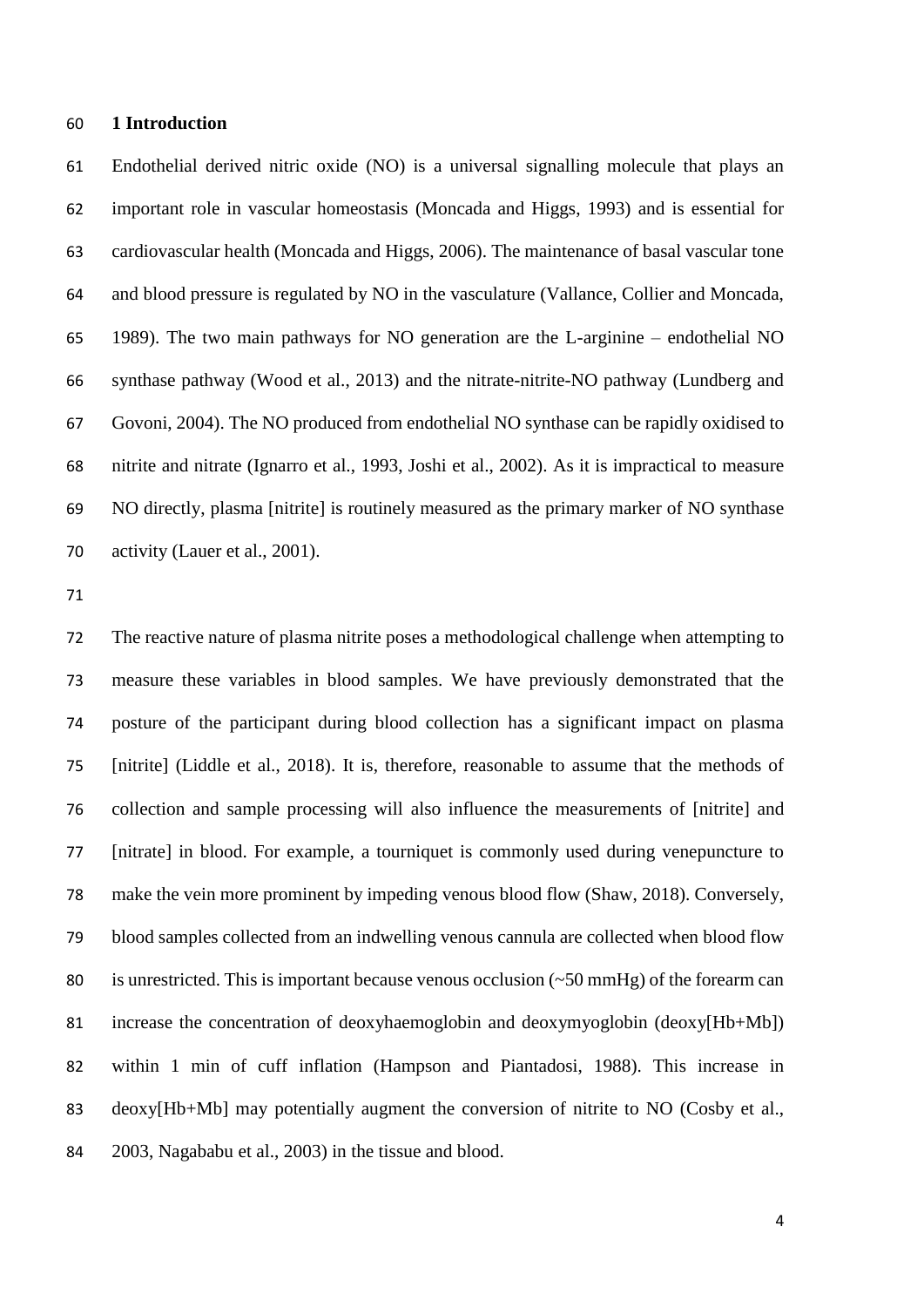To our knowledge, no study has examined the influence of blood collection method on the concentration of plasma NO metabolites. The aim of the current study, therefore, was to compare measurements of plasma [nitrite] and [nitrate] between venous blood samples collected using a venepuncture and cannula. These comparisons were made with basal levels of NO metabolites and when nitrite and nitrate were elevated by prior ingestion of dietary nitrate. A secondary aim was to elucidate whether potential differences in plasma NO metabolites were a direct consequence of tourniquet application during sample collection. We hypothesised that the application of a tourniquet during blood collection would lead to localised increases in deoxy[Hb+Mb] and reduce plasma [nitrite].

**2 Methods**

#### **2.1 Participants**

97 Fifteen healthy and recreationally active participants (10 males and 5 females, age  $27 \pm 4$ ) 98 years, stature  $176 \pm 7$  cm, and body mass  $71 \pm 11$  kg) volunteered to participate in the study. Written informed consent was obtained from all participants. The study was approved by the School of Science and Sport Ethics Committee at The University of the West of Scotland and all procedures were performed in accordance with the 1964 Declaration of Helsinki and its later amendments.

### **2.2 Study design**

 Participants attended the laboratory on two separate occasions with a minimum of six days between each visit. Each experiment trial was identical (Fig. 1, A) with the exception that one trial was conducted with no dietary intervention (control; CON) and the other was preceded by ingestion of 2 x 70 ml of nitrate-rich beetroot juice (BRJ, Beet it organic shot, James White Drinks, UK; total of ~8.4 mmol nitrate) (Fig. 1). In the BRJ trial, the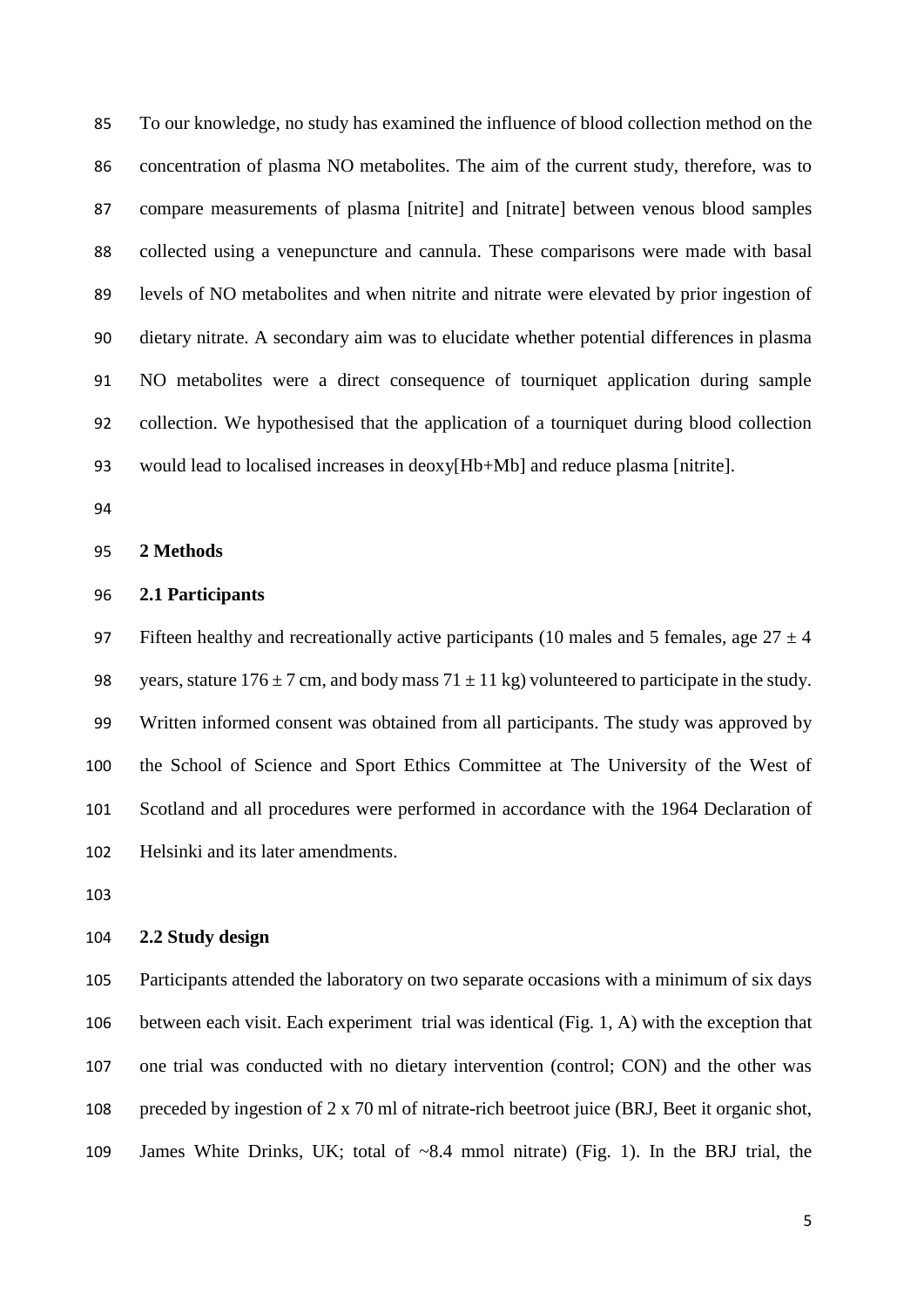| 110 | experiment commenced 2.5 h following ingestion of the BRJ to coincide with the expected   |
|-----|-------------------------------------------------------------------------------------------|
| 111 | peak in plasma [nitrite] (Webb, Patel, et al., 2008, Lundberg and Weitzberg, 2009, Larsen |
| 112 | et al., 2010, Wylie et al., 2013, McIlvenna et al., 2017).                                |

 Participants recorded their diet 24 h prior to the first trial and were asked to repeat this as closely as possible prior to the second visit. All trials were completed before 11 a.m. at the same time of day for each participant and following an overnight fast. Participants were instructed to avoid caffeine, foods high in nitrite and nitrate (e.g. green leafy vegetables and cured meats), alcohol, mouthwash, and strenuous exercise 24 h prior to the experiment. Participants were provided with one 500 ml bottle of drinking water (Harrogate, UK) before each trial and given instructions to arrive at the lab in a euhydrated state. Fluid intake was recorded prior to the first laboratory visit and replicated for the subsequent experimental trial.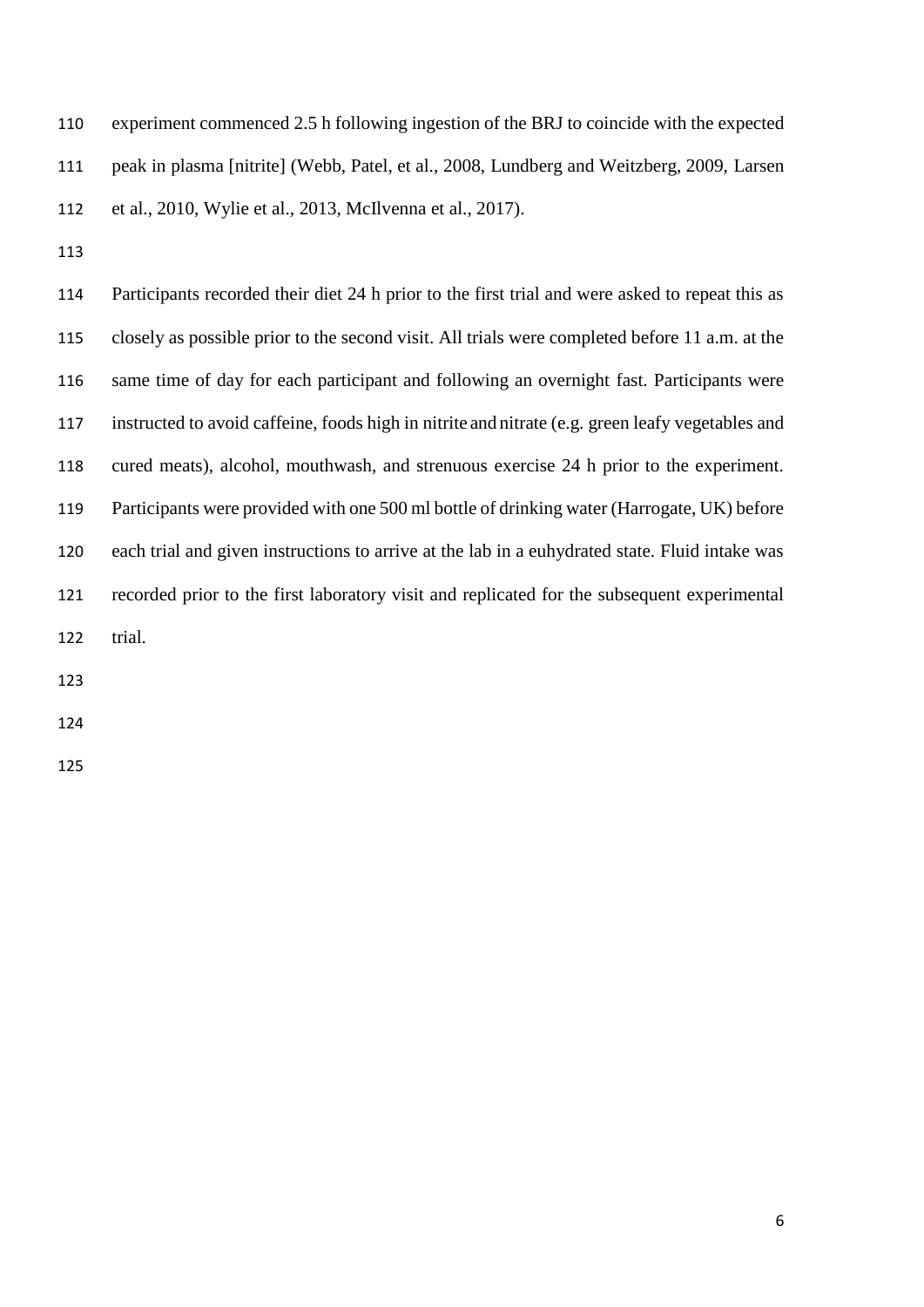

 **Figure 1** Schematic of study design and procedures. The dashed arrow depicts the collection of venous blood from a venepuncture needle whilst the solid arrows represent the samples collected from the cannula.

#### *2.3 Procedures*

 Following standard anthropometric measurements (stature and body mass), participants were instructed to lay in a fixed semi-supine position for the duration of each trial (Liddle et al., 2018). Both arms were placed on arm rests in the sagittal and horizontal position to allow for the insertion of an intravenous cannula (20G, 1 x 32 mm, 54 ml/min, Ref 391452, BD Venflon, Helsingborg, Sweden) into an antecubital vein. The placement of the cannula in either the left or right arm was randomised throughout the study. In two separate trials, the cannula was not inserted successfully on the first attempt. On each occasion, the cannula was inserted into the opposing arm and samples of blood were collected at least 15 min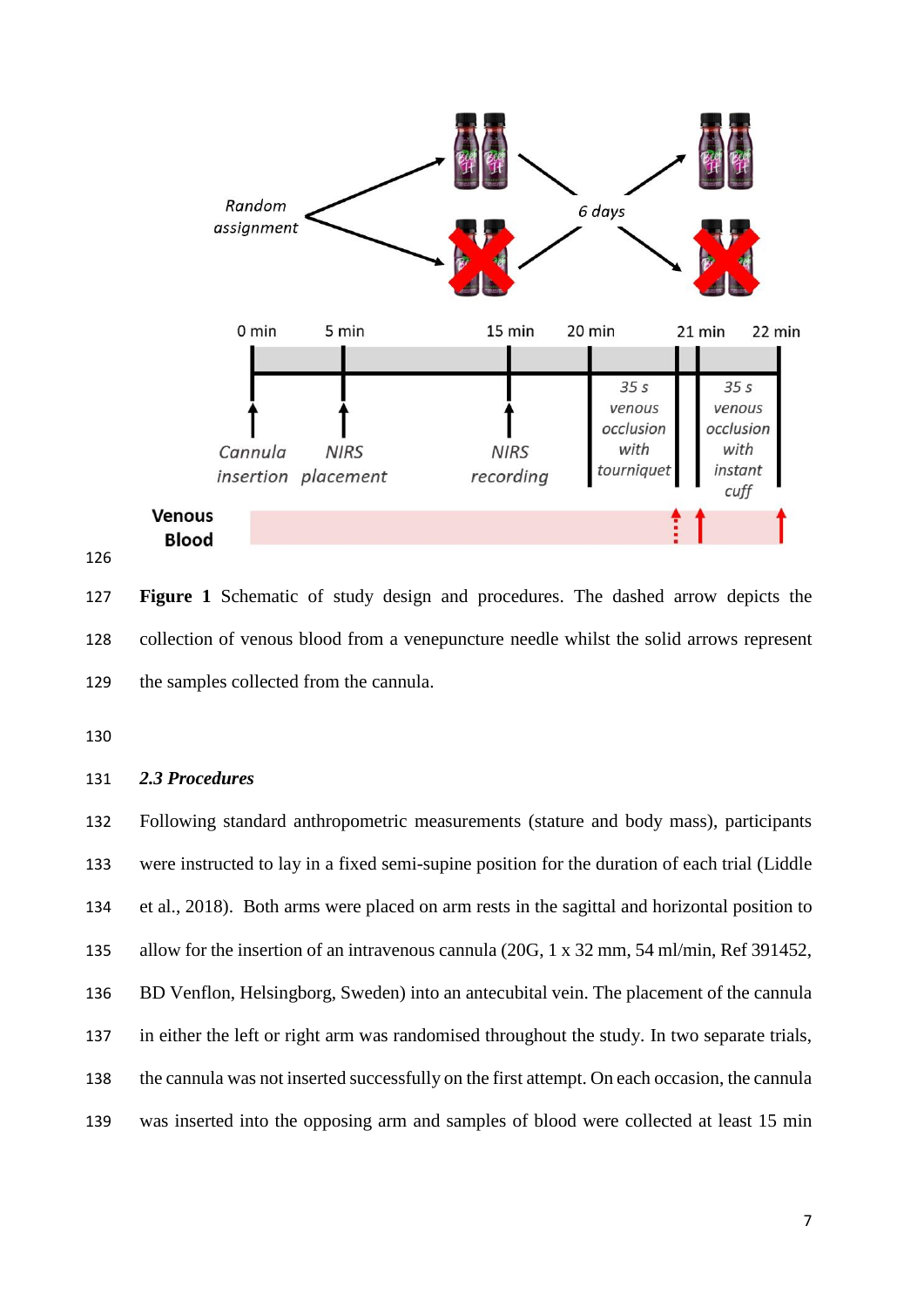later. The cannula was initially flushed with sterile 0.9% saline solution to keep the line patent.

 Two probes were then placed horizontally across the flexor muscles of the upper forearm to enable the measurement of muscle oxygenation using spatially resolved near infrared spectroscopy (NIRS) (NIRO-200NX, Hamamatsu Phototonics, Hamamatsu City, Japan). The same sites were used on both forearms and replicated on the second visit due to known spatial heterogeneity in deoxy[Hb+Mb] kinetics (Koga et al., 2007, 2011). Before probe placement, the hair was removed with a disposable razor (Bic Sensitive, Bic, France) and the site was cleansed with an alcoholic wipe. The probes were placed in a manufacturer- supplied black rubber holder (with a fixed emitter-detector distance of 3 cm and a path length of 17 cm) and attached to a double-sided adhesive pad placed on the participant's skin. The NIRO-200NX has an LED light source that emits infrared light at wavelengths of 735, 810, and 850 nm. It is important to note that the spectral absorbance of the chromophores Hb and Mb are very similar (Chance et al., 1988, Hampson and Piantadosi, 1988, Wilson et al., 1989). However, the contribution of Hb and Mb to the NIRS signal has been reviewed and estimations have been made based on anatomical and experimental data (Davis and Barstow, 2013).

 The continuous change (from baseline) in deoxy[Hb+Mb] and oxyhaemoglobin plus oxymyoglobin (oxy[Hb+Mb]) were measured in the area of probe placement. The change in total haemoglobin and myoglobin (t[Hb+Mb]) was then calculated using the equation below:

164 
$$
\Delta t[Hb+Mb]
$$
 ( $\mu M$ ) =  $\Delta$ deoxy[Hb+Mb] +  $\Delta$ oxy[Hb+Mb]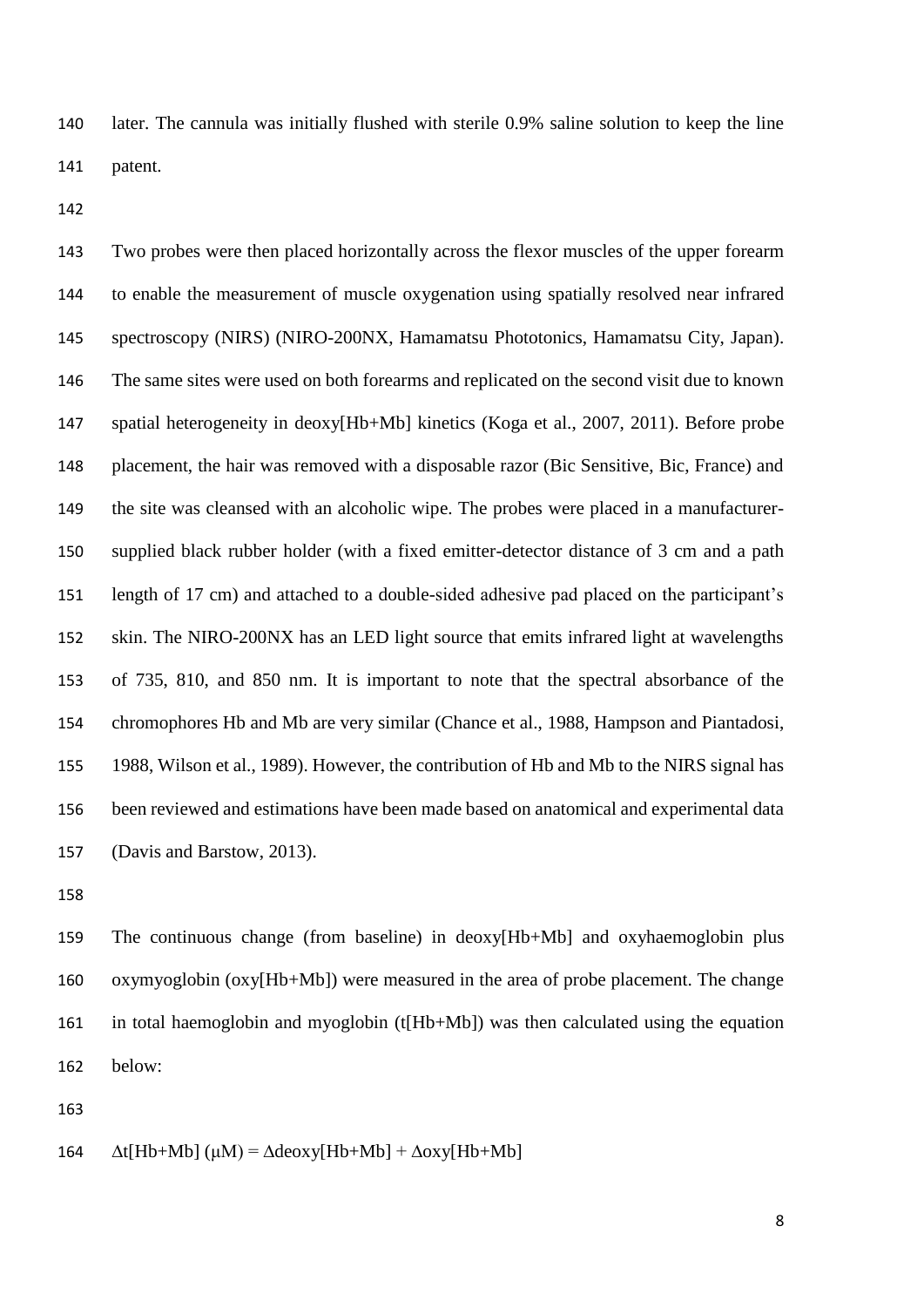All NIRS data are expressed as the change from baseline and presented as a 10 s average encompassing the 5 s before and 5 s during blood collection.

 Prior to blood collection, an easy-release elasticated tourniquet was applied around the triceps and biceps muscles of the opposing arm to which the cannula was inserted. Following 35 s of venous occlusion, a venepuncture needle was inserted into the antecubital vein to draw blood (23G, 0.6 x 19 mm x 178 mm, Ref 367284, BD Vacutainer, Plymouth, UK). The occlusion time of 35 s reduces the risk of haemolysis in the blood samples (Saleem et al., 2009, Makhumula-Nkhoma, Whittaker and Mcsherry, 2015) but allows sufficient filling of the veins to make them prominent. The venous blood was drawn directly into 2 x 4 ml EDTA vacutainers (BD Vacutainer, BD Ltd, Plymouth, UK). All blood samples drawn by venepuncture were successful on the first attempt. Immediately after the venepuncture, a small volume of blood (~2 ml) was drawn through the cannula and discarded to remove any remaining saline within the sample line. A further 8 ml of blood was then drawn from the cannula using a sterile syringe (BD Plastipak, BD Ltd, Plymouth) and separated into 2 x 4 ml EDTA vacutainers. A rapid inflation cuff (E20 Rapid Cuff Inflator, Hokanson, Bellevue, WA) was then placed around the upper portion of the cannulated arm which was immediately inflated to a sub-diastolic pressure (50-60 mmHg) and a blood sample drawn through the cannula 35 s later. The pressure of 50-60 mmHg ensured limited impedance to arterial blood flow (Patterson and Shepherd, 1954). The venous occluded cannula samples were taken to address the secondary aim of the study. The collection of blood commenced immediately at 35 s post-occlusion for both venepuncture and venous occluded cannula samples. There was, however, some unavoidable minor variation in the time for vacutainers to fill when collecting blood through the venepuncture needle.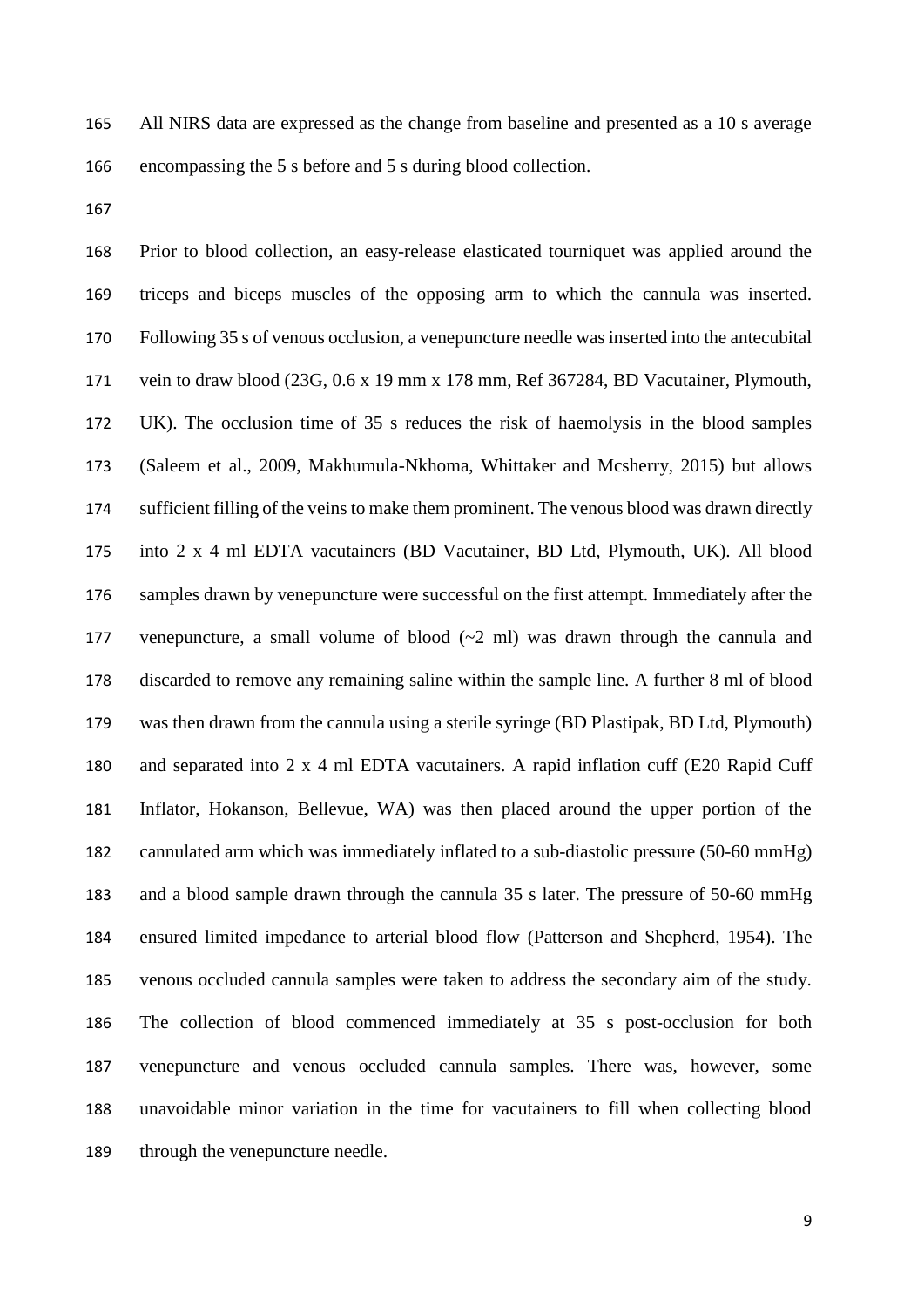One vacutainer of blood from each measurement method was centrifuged at 4000 rpm and 191 4°C for 10 min (Harrier 18/80, Henderson Biomedical. UK) within 3 min of collection (Pelletier et al., 2006, Bailey et al., 2009). The plasma was separated, frozen at −80 °C, and analysed within 4 months of initial collection for determination of [nitrate] and [nitrite]. 194 The other vacutainer was refrigerated at 4<sup>o</sup>C for the later analysis of Hb concentration and haematocrit. All samples were analysed within 6 h of collection.

#### **2.4 Plasma nitrite and nitrate analysis**

 Measurements of [nitrate] and [nitrite] were made using ozone-based chemiluminescence (Rogers et al., 2005). For the measurement of plasma [nitrite], tri-iodide reagent (2.5 ml 200 glacial acetic acid, 0.5 ml of 18  $\Omega$  deionised water and 25 mg sodium iodide) and 100 µL of anti-foaming agent were placed into a customised glass purge vessel that was heated to 202 50 °C and connected to an NO analyser (Sievers NOA 280i, Analytix, UK). A standard curve was produced by injecting 100 μL of nitrite solutions up to 1000 nM (supplementary 204 data file). Plasma samples were thawed in a water bath at  $37 \degree$ C for 3 min and 100 µL of the sample was injected into the purge vessel in duplicate. The concentration of NO cleaved during the reaction was then measured and calculated using Origin software (version 7) and divided by the gradient of the slope. The coefficient of variation for the measurement of plasma [nitrite] in the current study was 1.4%.

 For the measurement of plasma [nitrate], vanadium reagent (32 mg of vanadium tri- chloride, 4 ml of 1M hydrochloric acid and 500 μL of water) and 100 μL of anti-foaming 212 agent were placed into the glass purge vessel and heated to 95 °C. A standard curve was 213 produced by injecting 15-50  $\mu$ L of nitrate solutions up to 100  $\mu$ M (supplementary data file). Plasma samples were thawed and de-proteinised (200 μL of sample, 400 μL of zinc sulphate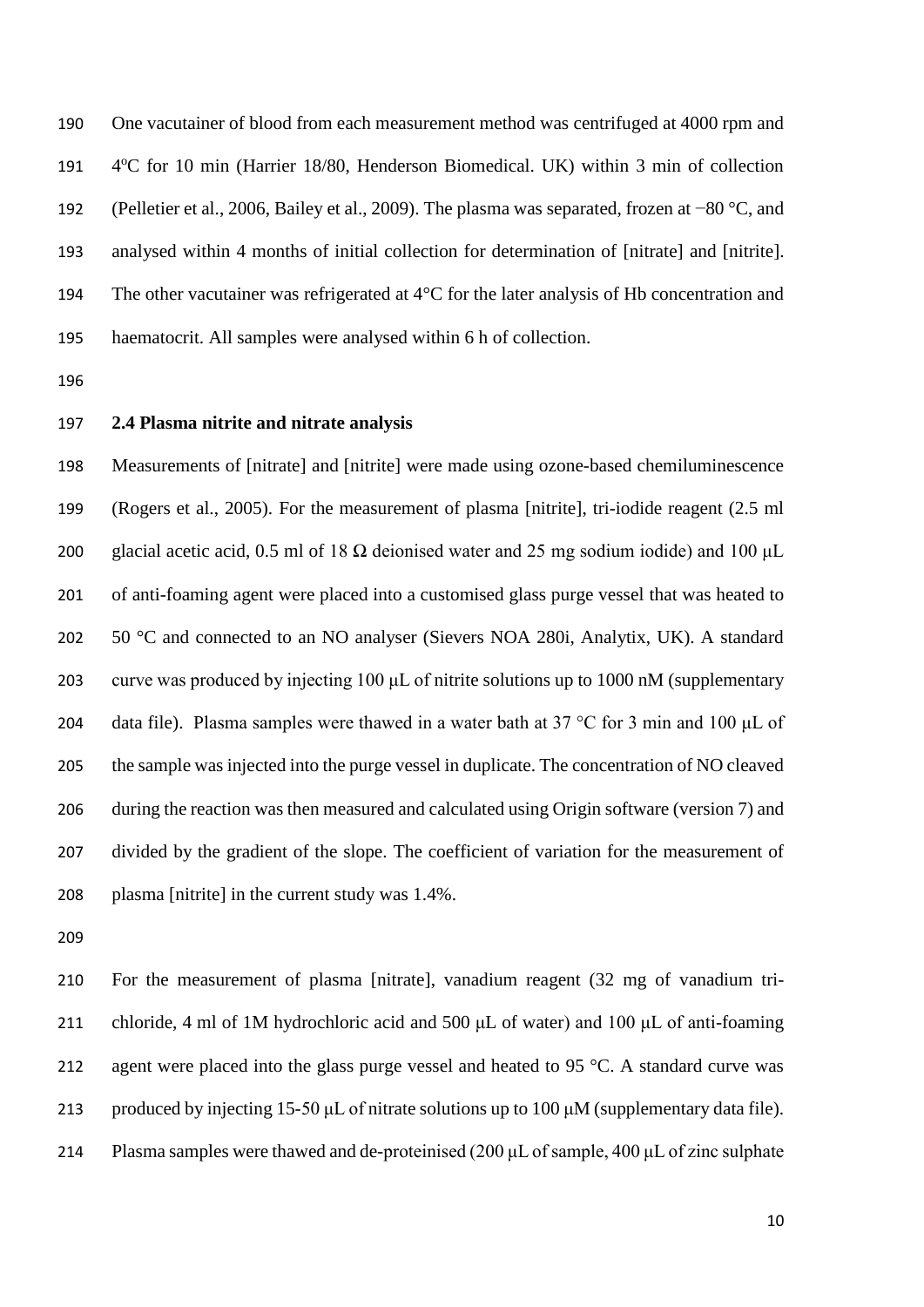215 in deionised water at  $10\%$  w/v and  $400 \mu$ L of 0.5M sodium hydroxide). Subsequently, 15-216 25 μL of the sample was injected into the purge vessel in duplicate and plasma [nitrate] calculated as previously described for the nitrite assay. The coefficient of variation for the measurement of plasma [nitrate] in the current study was 2.5%.

### **2.5 Determination of plasma volume change**

 To measure haematocrit, a small volume of venous blood from all samples was extracted into heparinised capillary tubes that were sealed at the distal end with a wax seal. The capillary tubes were then spun for 8 min at 15,000 revolutions/min in a micro-haematocrit centrifuge before the haematocrit was measured in triplicate using a Hawksey haematocrit reader. The coefficient of variation for the measurement of haematocrit in the current study was 0.4%. The concentration of Hb was determined using the Randox colorimetric method 227 (RX Monza, Randox Laboratories, UK). Briefly, 20 µL of whole blood was mixed in a 228 cuvette with 2.5 ml of Hb reagent before being incubated for 3 min at 25 °C. The Hb concentration was determined by measuring absorbance when light at a wavelength of 546 230 nm was passed through the cuvette. The coefficient of variation for the measurement of Hb in the current study was 1.5%. Total blood volume and total plasma volume at baseline were estimated using the Nadler equations (Nadler, Hidalgo and Bloch, 1962):

| 234 | Males total blood volume = $(0.3669 \times \text{height in meters}^3) + (0.03219 \times \text{body mass in})$ |  |  |  |  |
|-----|---------------------------------------------------------------------------------------------------------------|--|--|--|--|
|-----|---------------------------------------------------------------------------------------------------------------|--|--|--|--|

- $\text{kilograms}$ ) + 0.6041
- 

237 Females total blood volume =  $(0.3561 \times \text{height in meters}^3) + (0.03308 \times \text{body mass in}^3)$ 

kilograms) + 0.1833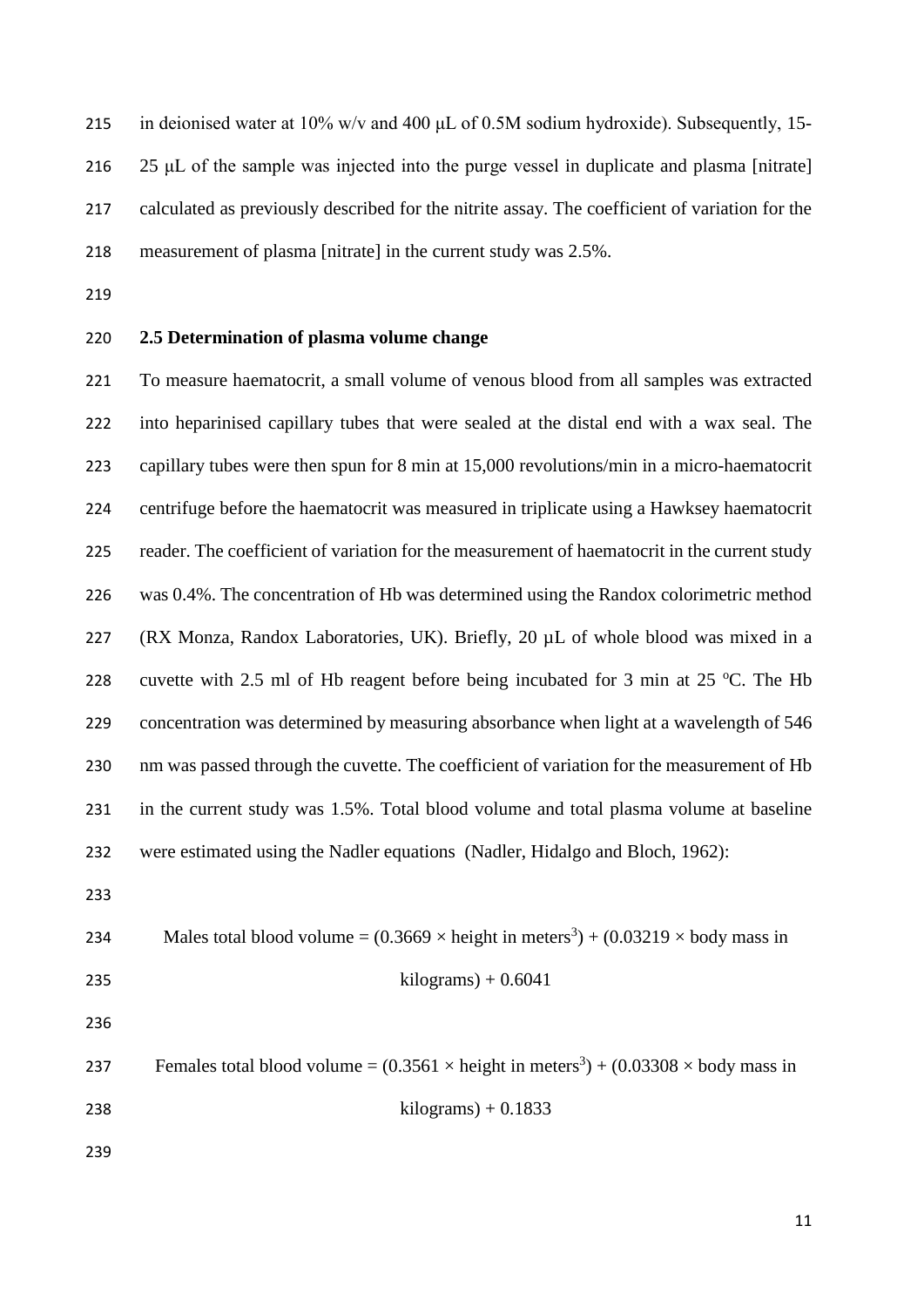240 Total plasma volume = Total blood volume  $\times$  (1 – Haematocrit)

#### **2.6 Statistical analysis**

 All statistical analyses were carried out using JAMOVI (0.9.1.5) and GraphPad Prism (version 7, GraphPad Software Inc., San Diego, USA) was used to create the figures. Data 245 are expressed as the mean  $\pm$  standard deviation unless otherwise stated. The distribution of 246 the data were tested using the Shapiro-Wilk test. A two-way repeated measures ANOVA was used to examine the effect of 'collection method' (venepuncture, cannula, and venous occluded cannula), 'condition' (CON and BRJ), and the 'collection method\*condition' interaction on measurements of plasma [nitrite], [nitrate], ∆ t[Hb+Mb], ∆deoxy[Hb+Mb], ∆oxy[Hb+Mb], and total plasma volume. *Post-hoc* tests were conducted using paired samples t-tests with Bonferroni correction for multiple pairwise comparisons when a significant main effect or interaction was found. Statistical significance was declared when *P*<0.05. Probability values are expressed with 95% confidence intervals (95% CI) where appropriate.

**3 Results**

# **3.1 Plasma nitrite and nitrate**

 There was a significant main effect of 'condition' (*P*<0.001) and 'collection method' (*P*<0.001) on plasma [nitrite] but no 'collection method\*condition' interaction (*P*=0.6). 260 Plasma [nitrite] was significantly elevated in the BRJ trial (venepuncture  $387 \pm 136$  nM; 261 cannula 473  $\pm$  164 nM; venous occluded cannula 384  $\pm$  124 nM) compared to the CON 262 trial (venepuncture  $112 \pm 51$  nM; cannula  $179 \pm 67$  nM; venous occluded cannula  $109 \pm 43$  nM; all *P*<0.001, Fig. 1B and 1C). Plasma [nitrite] was higher in cannula samples compared to venepuncture samples (CON: *P*=0.03, 95% CI 39-94 nM; BRJ: *P*<0.001, 95% CI 25-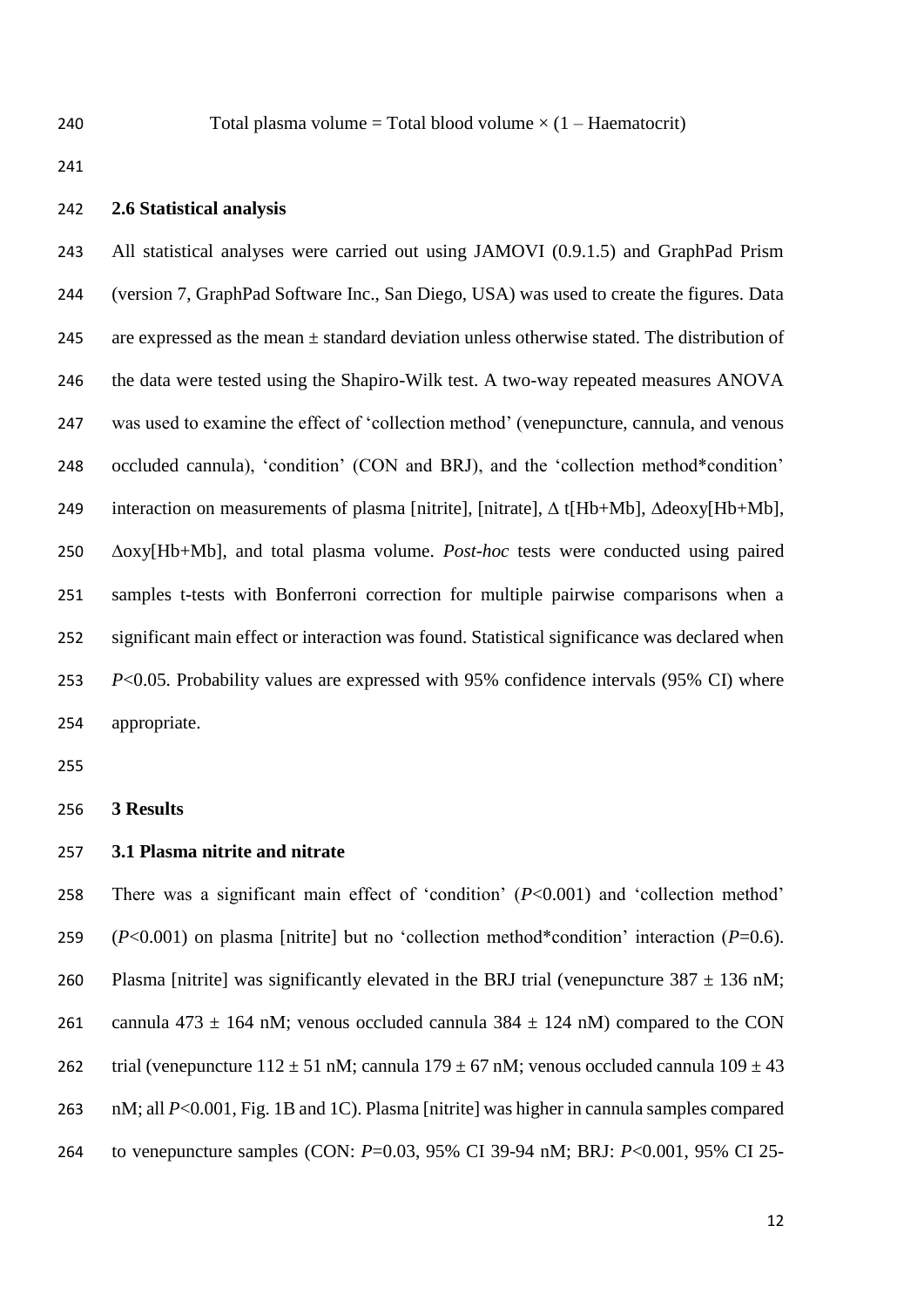| 265 | 165 nM) and venous occluded cannula samples (CON: $P=0.02$ , 95% CI 34-106 nM; BRJ:                 |
|-----|-----------------------------------------------------------------------------------------------------|
| 266 | $P<0.001$ , 95% CI 20-157 nM) in both trials. Plasma [nitrite] was not significantly different      |
| 267 | between venepuncture and venous occluded cannula samples in either trial (both $P=1.0$ ).           |
| 268 |                                                                                                     |
| 269 | There was a significant main effect of 'condition' $(P<0.001)$ on plasma [nitrate] but no           |
| 270 | effect of 'collection method' ( $P=0.5$ ) or 'collection method*condition' interaction ( $P=0.8$ ). |
| 271 | Plasma [nitrate] was significantly elevated in the BRJ trial compared to the CON trial (all         |
| 272 | $P<0.001$ , Fig. 1A).                                                                               |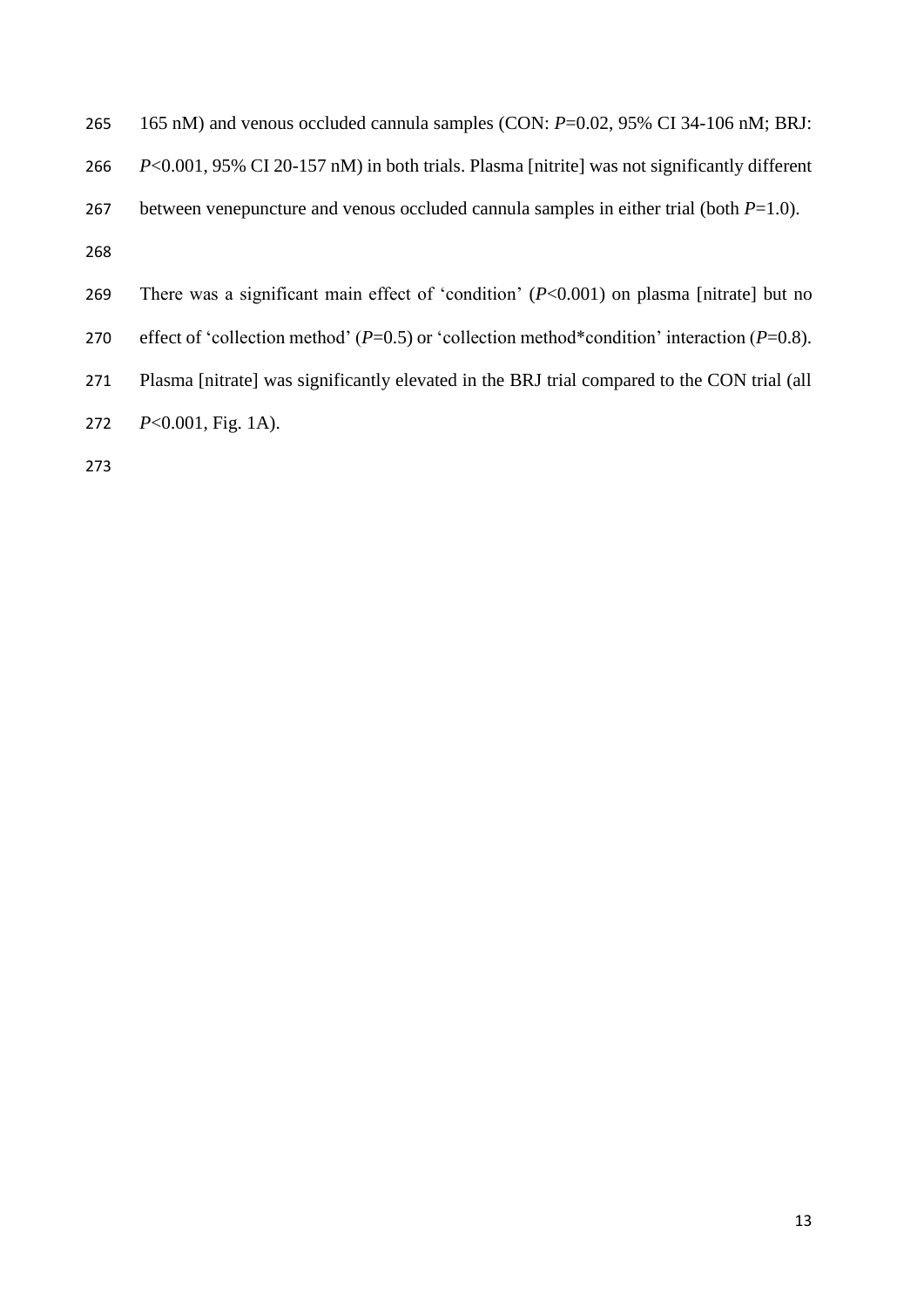

 **Figure 2** Plasma [nitrate] for CON and BRJ (A), plasma [nitrite] for CON (B), and plasma [nitrite] for BRJ trials for venepuncture, cannula, and venous occluded cannula. \* denotes significant difference from VEN and VoCAN within the same condition (*P*<0.05). \$ denotes significant difference compared to CON (*P*<0.001). VEN, venepuncture; CAN, 279 non-occluded cannula; VoCAN, venous occluded cannula;  $NO_2$ <sup>-</sup>, nitrite;  $NO_3$ <sup>-</sup>, nitrate.

- 
-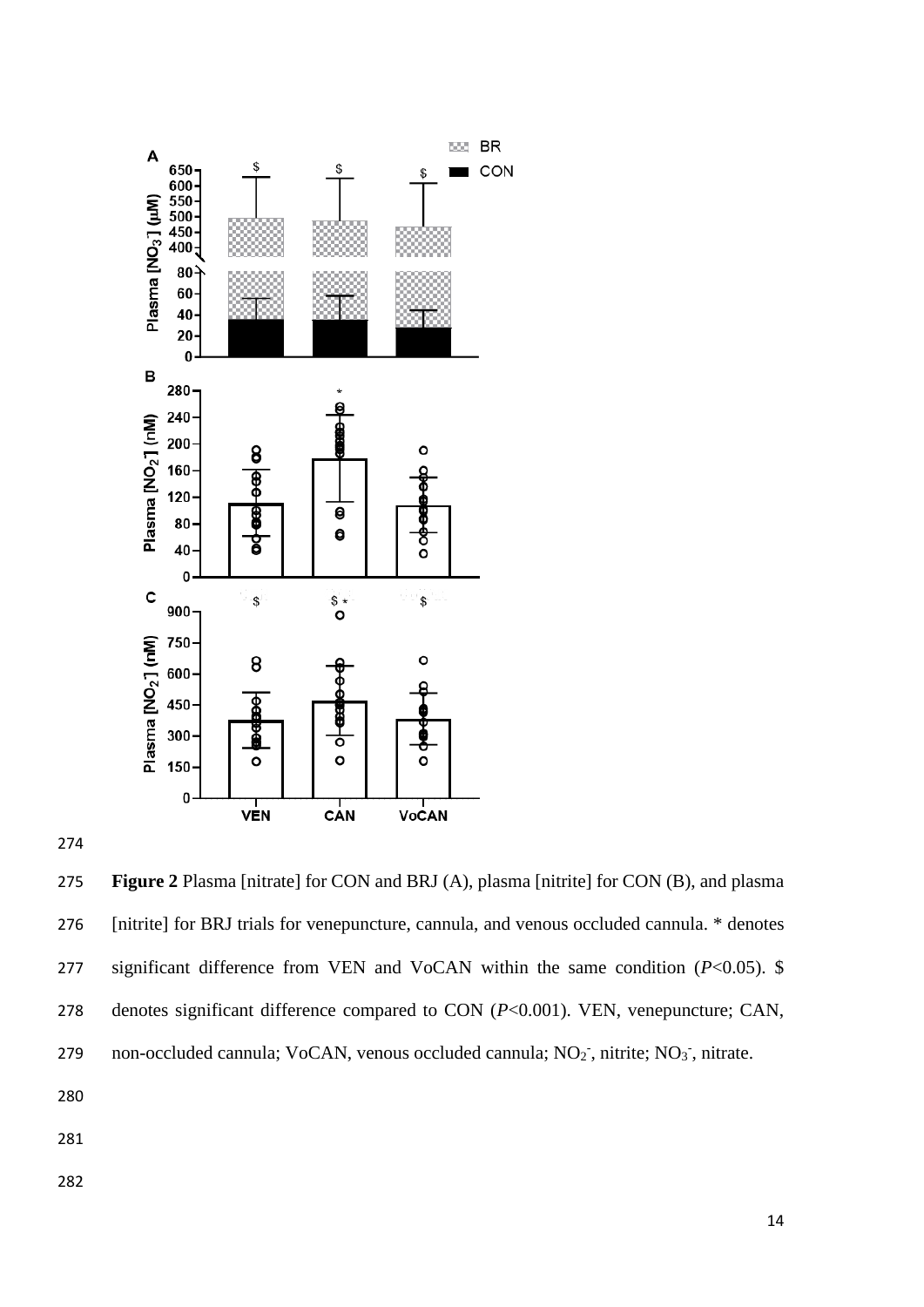## **3.2 Tissue Oxygenation**

 The influence of venous occlusion on ∆t[Hb+Mb], ∆deoxy[Hb+Mb], and ∆oxy[Hb+Mb] was measured using NIRS. There was a significant main effect of 'collection method' (all *P*<0.001) on all three markers but no effect of 'condition' (all *P*=0.5) or 'collection method\*condition' interaction (all *P*>0.3). The ∆t[Hb+Mb], ∆deoxy[Hb+Mb], and ∆oxy[Hb+Mb] was significantly less in cannula samples compared to venepuncture and venous occluded cannula in both trials (all *P*<0.01, Fig. 2).

- 
- 
-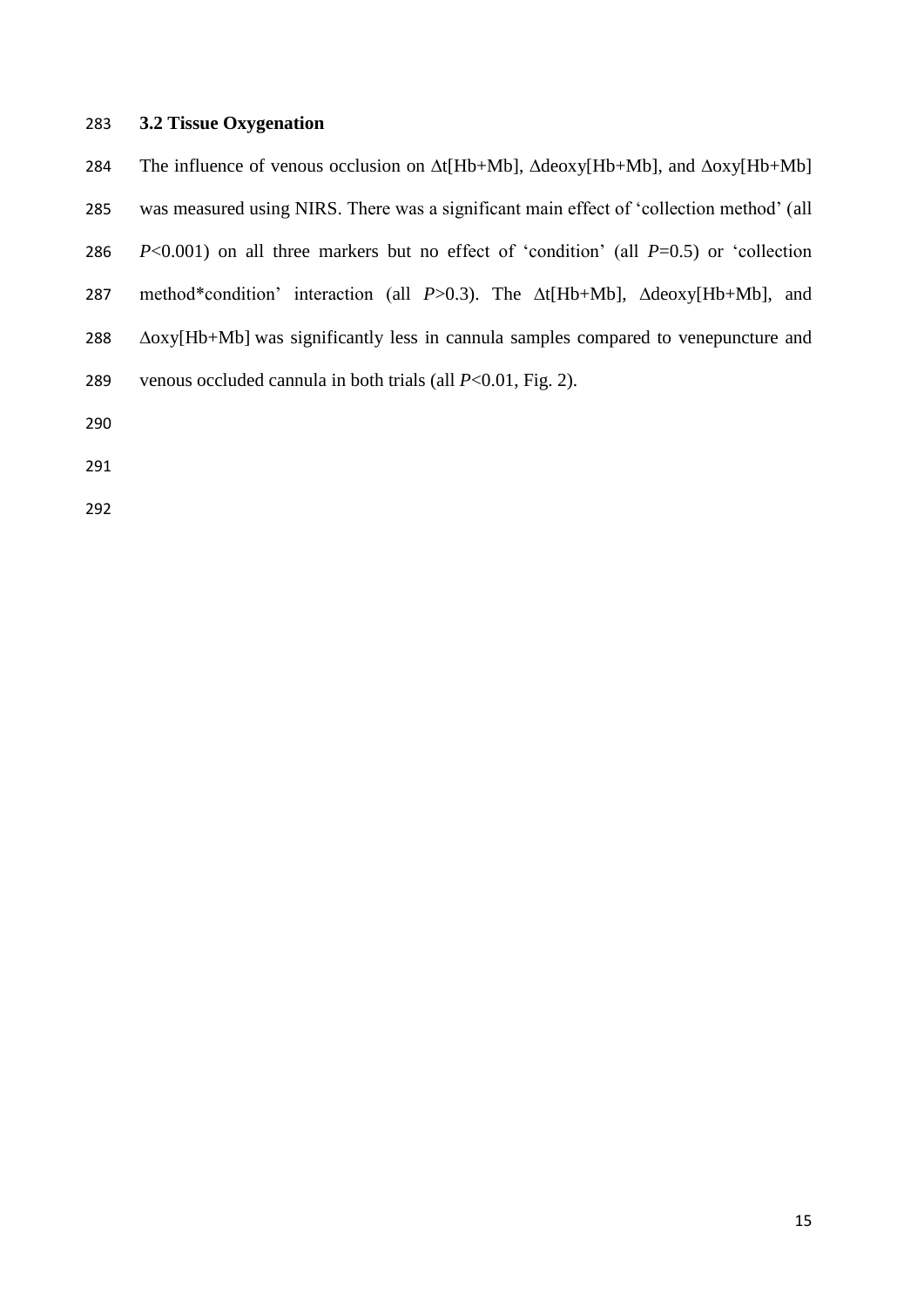



 **Figure 3** Delta change from baseline in t[Hb+Mb] during CON (A) and BRJ (B) trials. Delta change from baseline in deoxy[Hb+Mb] during CON (C) and BRJ (D) trials. Delta change from baseline in oxy[Hb+Mb] during CON (E) and BRJ (F) trials. Symbols denote a significant difference from the cannula sample: \* (*P*<0.05), # (*P*<0.01) and \$ (*P*<0.001). VEN, venepuncture; CAN, non-occluded cannula; VoCAN, venous occluded cannula.

# **3.3. Total plasma volume**

 There was a significant main effect of 'collection method' (*P*<0.01) and 'collection method\*condition' (*P*=0.045) on total plasma volume but no effect of 'condition' (*P*=0.5).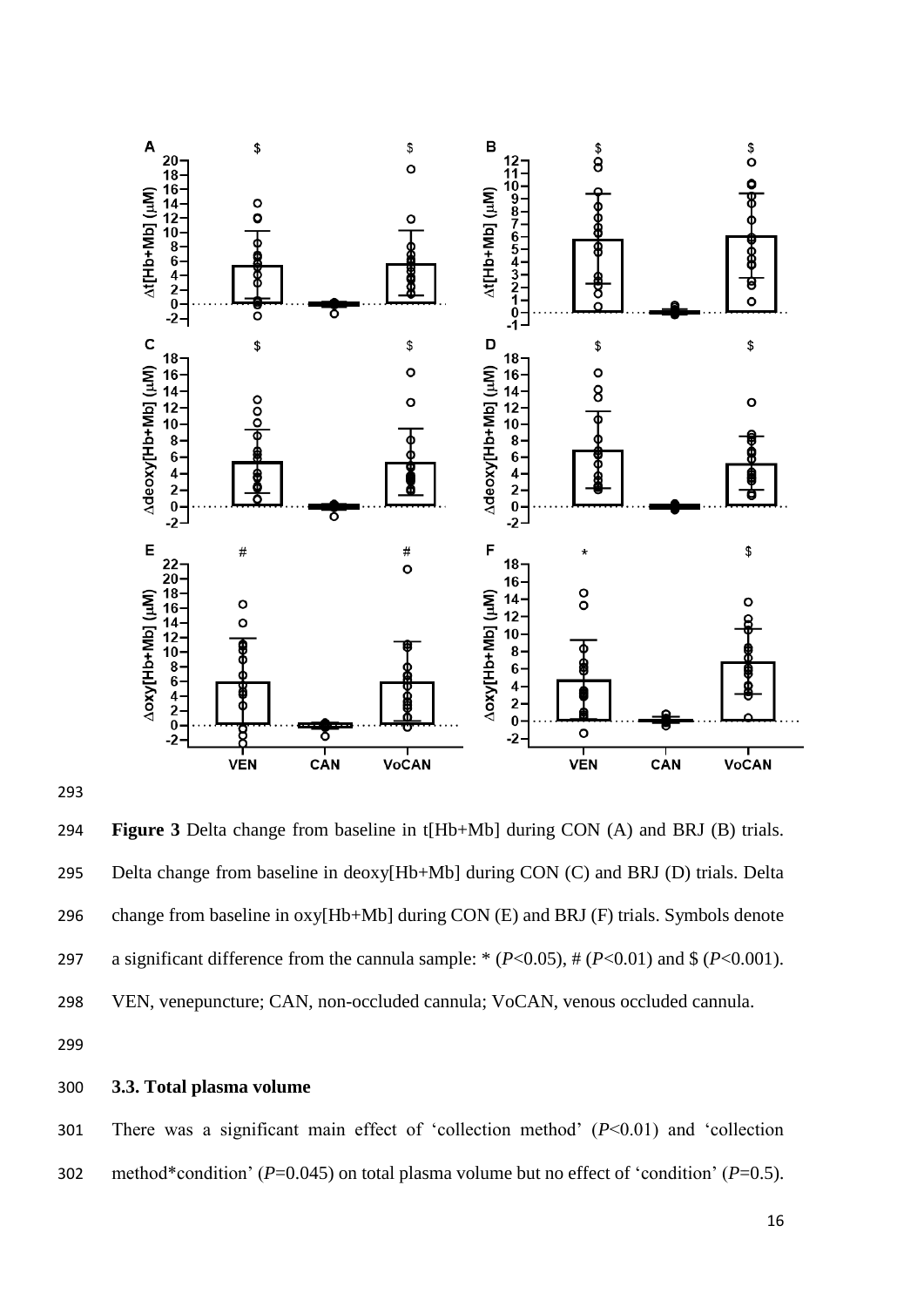| 303 | Total plasma volume was significantly elevated in cannula samples when compared to                         |
|-----|------------------------------------------------------------------------------------------------------------|
| 304 | venepuncture $(P=0.03, 95\% \text{ CI } 0.05-0.18 \text{ L})$ and venous occluded cannula samples          |
| 305 | $(P<0.001, 95\% \text{ CI } 0.02-0.3 \text{ L})$ , in the CON trial. Total plasma volume was significantly |
| 306 | elevated in cannula samples when compared to venepuncture $(P<0.001, 95\% \text{ CI } 0.12\text{-}0.25$    |
| 307 | L) and venous occluded cannula samples $(P<0.001, 95\% \text{ CI } 0.15-0.39 \text{ L})$ in the BRJ trial. |
| 308 | In both trials, total plasma volume was not significantly different between venepuncture                   |
| 309 | and venous occluded cannula samples (all $P > 0.9$ ).                                                      |
|     |                                                                                                            |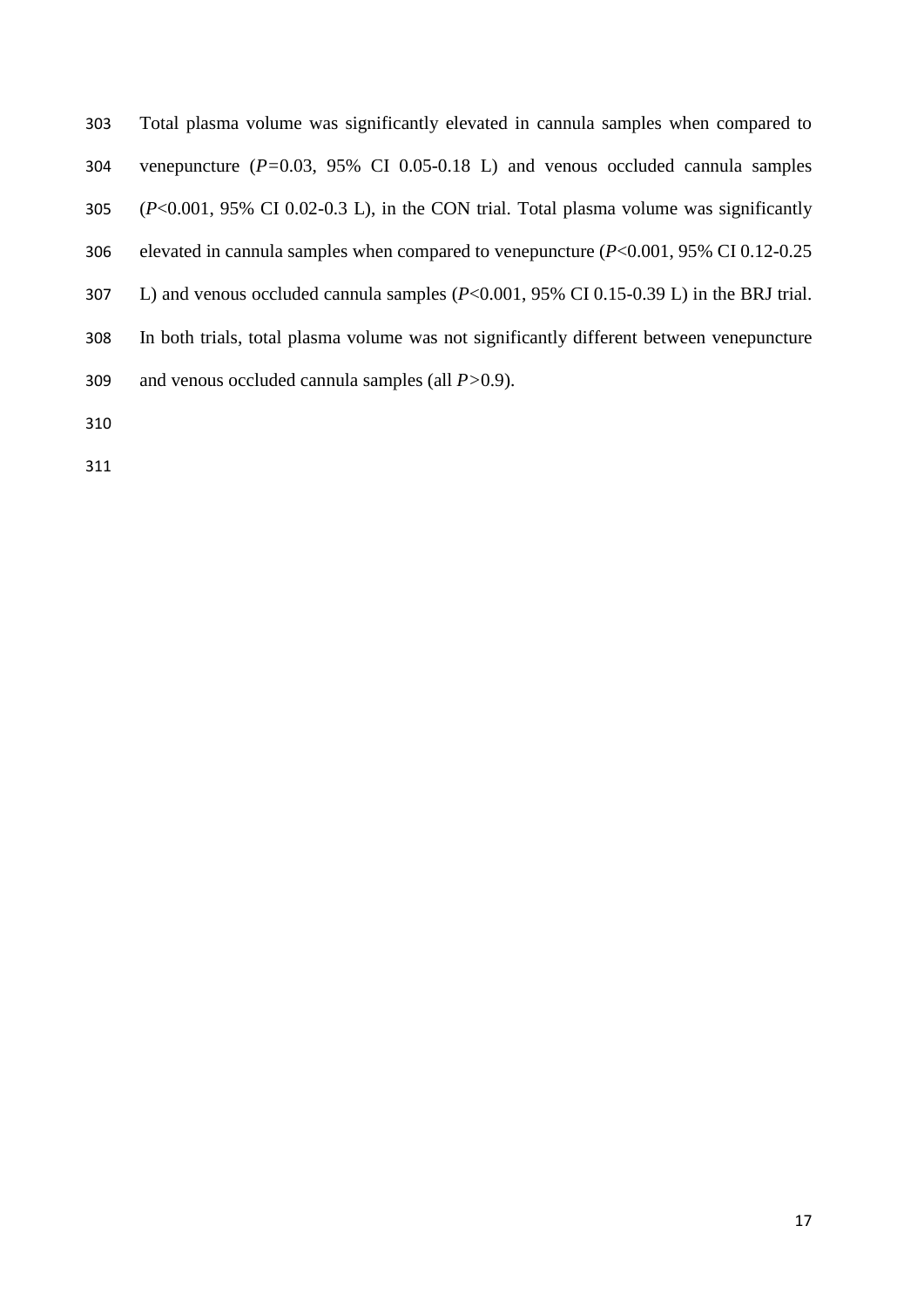



 **Figure 4** Total plasma volume during all three collection methods in the CON (A) and BRJ (B) trials. # denotes significant difference compared to venepuncture and venous occluded cannula within the same trial (*P*≤0.01). VEN, venepuncture; CAN, non-occluded cannula; VoCAN, venous occluded cannula; TPV, total plasma volume.

- 
- 
-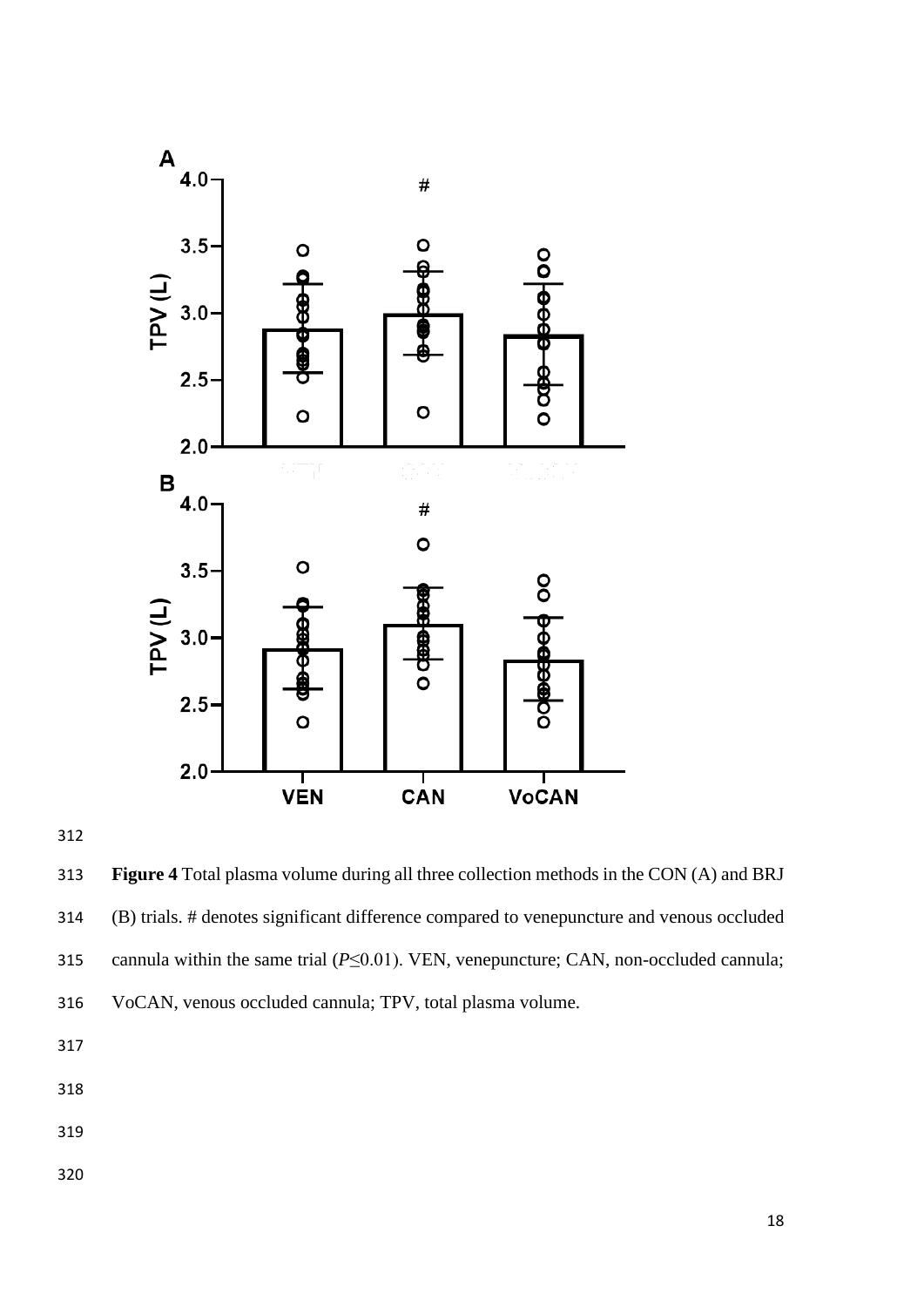#### **4. Discussion**

 The principal finding of the present study was that plasma [nitrite] was substantially lower when blood flow of the upper arm was occluded during sample collection from the antecubital vein using venepuncture in comparison to an unrestricted cannula. These differences were consistent with basal levels of plasma NO metabolites or when elevated by prior ingestion of BRJ. On the other hand, the method of blood collection did not impact the concentration of plasma nitrate. This experiment further demonstrates that the lower [nitrite] in venepuncture samples was a direct consequence of the application of a tourniquet and not due to differences in the blood collection apparatus. It appears that localised changes in deoxy[Hb+Mb] and oxy[Hb+Mb] or other factors emanating from a reduction in blood flow may act to reduce nitrite availability.

 The data presented herein quantifies the specific impact of an isolated methodological 334 factor on the measurement of plasma  $[NO<sub>2</sub>$ ]. Along with previous data from our laboratory (Liddle et al., 2018, 2019), the results suggest that differences in experimental methods may partly explain the large variation in the reported measurements of basal and elevated concentrations of plasma nitrite between studies (James et al., 2015). Importantly, the differences in plasma [nitrite] between occluded and non-occluded collection methods were substantial and exceed the critical difference (Liddle et al., 2019). This is important in the context of quantifying the effects of factors that may influence the bioavailability of NO, including exercise (Muggeridge et al., 2017), diet (Burleigh et al., 2019), ageing (Goubareva et al., 2007), and disease (Assmann et al., 2016). For individual studies, it is unlikely that the method of blood collection will influence the interpretation of plasma nitrite data with the assumption that methods and procedures are consistent between measurement points. Indeed, the increase in plasma nitrite following the ingestion of BRJ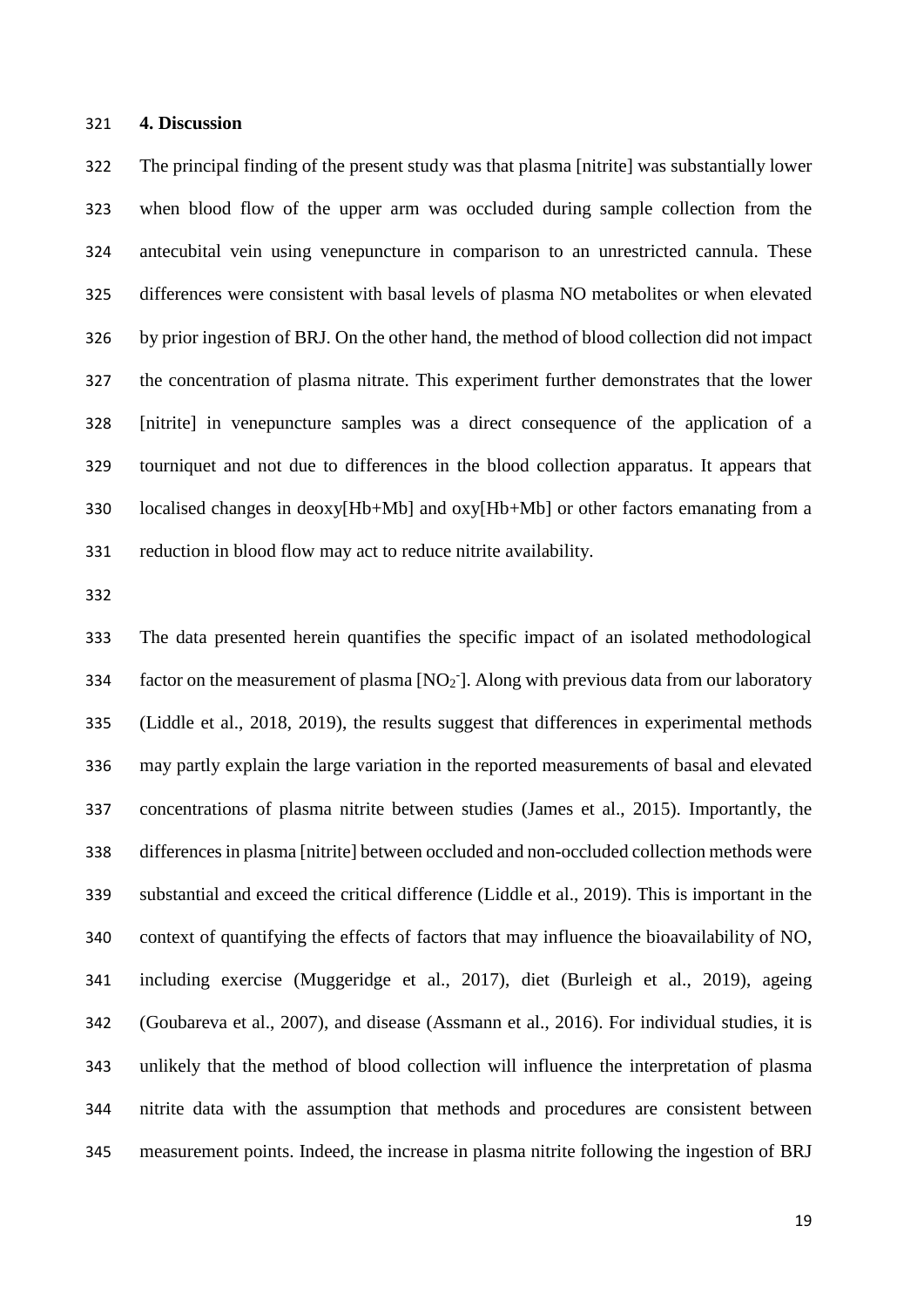346 was not different whether the blood was collected using venepuncture  $(+275 \text{ nM})$  or a cannula (+294 nM). On the other hand, the percentage increase in plasma nitrite appears higher with venepuncture (+246%) compared to cannula samples (+164%) given the differences in baseline values. We are not aware of any study where different methods of blood collection were utilised between samples, but our findings highlight that this would be problematic. Of note, our observations are limited by the fact that many authors do not fully detail blood collection methods.

 The influence of blood collection method may become important when one attempts to combine results from various studies in a meta-analysis or meta-regression. For example, Assmann et al. (2016) conducted a meta-analysis to evaluate the association between plasma NO levels and diabetes mellitus status. McMahon et al. (2017) conducted a meta- regression to assess whether the magnitude of the % change in plasma nitrite influenced the effects on exercise performance. It is likely that these meta-analyses combined studies that used varying combinations of blood collection methods. It is not possible to ascertain how this impacted on the outcomes of these studies, but it is an important point to consider for future work.

 In the present study we used NIRS to explore forearm oxygenation when a tourniquet was applied for a brief period. As expected, deoxy[Hb+Mb] increased significantly when venous blood flow was occluded (venepuncture and venous occluded cannula) but remained unchanged when unrestricted. This is consistent with previous research that reported increases in deoxy[Hb+Mb] within 1 min of venous occlusion at 50 mmHg (Hampson and Piantadosi, 1988). It is well-established that the reduction of nitrite to NO in the blood is accelerated during conditions of hypoxia in an attempt to maintain oxygen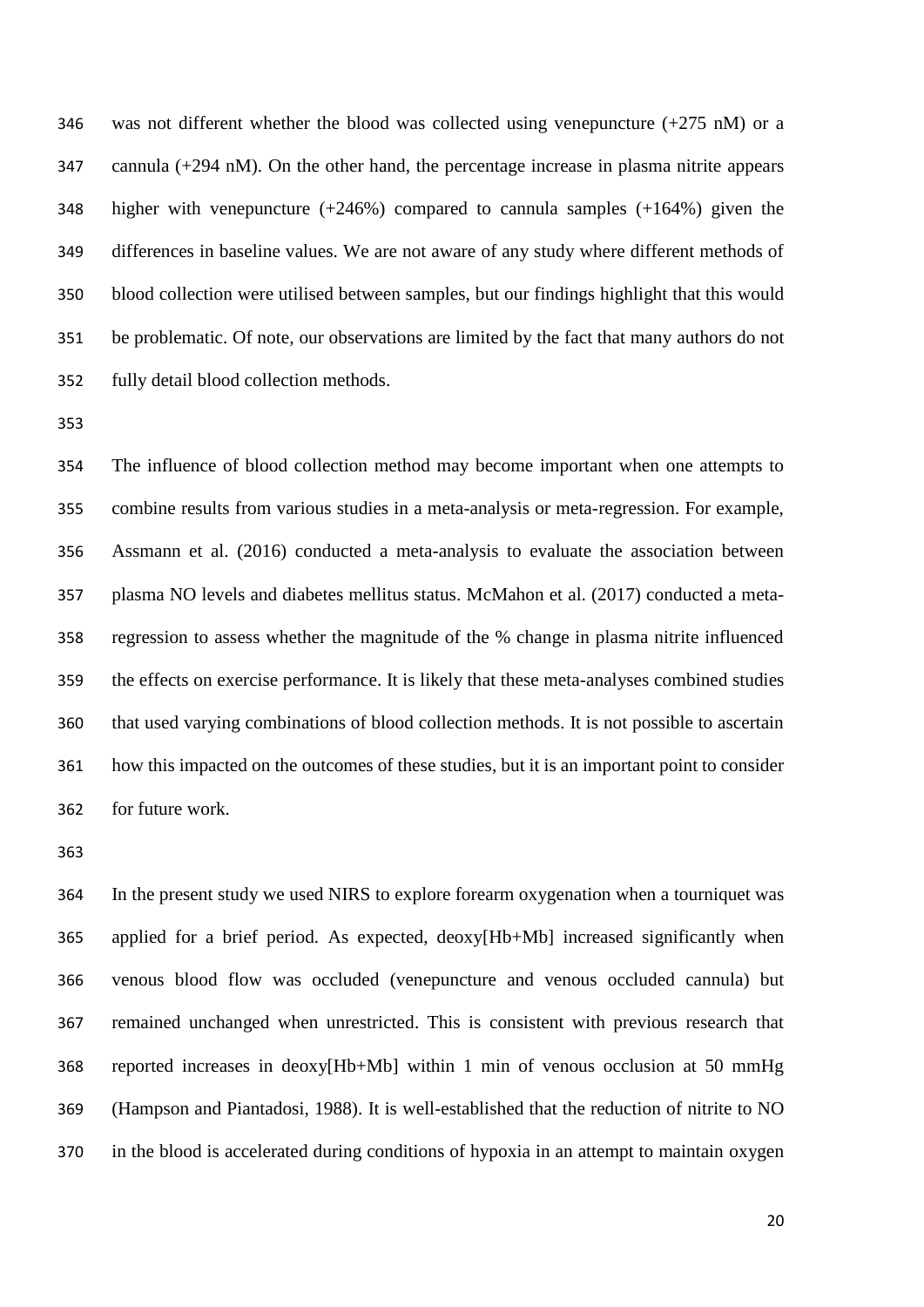delivery (Gladwin et al., 2000, Crawford et al., 2006, Webb, Milsom, et al., 2008). We hypothesised that an increase in deoxy[Hb+Mb] would decrease plasma [nitrite] as this previously been reported in both *in vitro* and *in vivo* studies (Doyle et al., 1981, Cosby et al., 2003, Nagababu et al., 2003, Huang et al., 2005). However, the increase in oxy[Hb+Mb] adds to the complexity of the potential mechanisms involved as an increase in oxy[Hb+Mb] has been reported to increase the oxidation of NO to nitrite and nitrate (Ignarro et al., 1993, Joshi et al., 2002). It must also be recognised that heterogeneity in the tissue depth of flexor 378 muscles may influence  $deoxy[Hb + Mb]$  kinetics between participants (Koga et al., 2011). 

 Alternatively, the decrease in plasma [nitrite] during blood flow restriction may be a consequence of an increase in local blood volume. Venous occlusion can increase hydrostatic pressure and force some plasma into the surrounding tissue as evidenced by the reduced total plasma volume during venous occluded venepuncture and cannula samples. The higher deoxy[Hb+Mb], oxy[Hb+Mb], and t[Hb+Mb] that followed venous occlusion also supports the notion that local blood volume has increased (Kime et al., 2009). This is consistent with some (Ferrari et al., 1992) but not all (Hampson and Piantadosi, 1988) previous research that shows venous occlusion (50-60 mmHg) increases blood volume in the forearm. Conversely, full arterial occlusion decreases oxy[Hb+Mb] (Chance et al., 1988, Hampson and Piantadosi, 1988, Van der Sluijs et al., 1998, Bopp, Townsend and Barstow, 2011) suggesting the extent of the occlusion may influence the magnitude of localised tissue oxygenation. The pooling effect of the blood in this region may decrease the shear rate on the endothelium as previously reported (Padilla et al., 2009). It has also been shown that a retrograde in shear rate attenuates endothelial function in a dose dependent manner (Thijssen et al., 2009). Shear rate stimulates NO production from endothelial cells via an acute increase in calcium that enhances the binding of calmodulin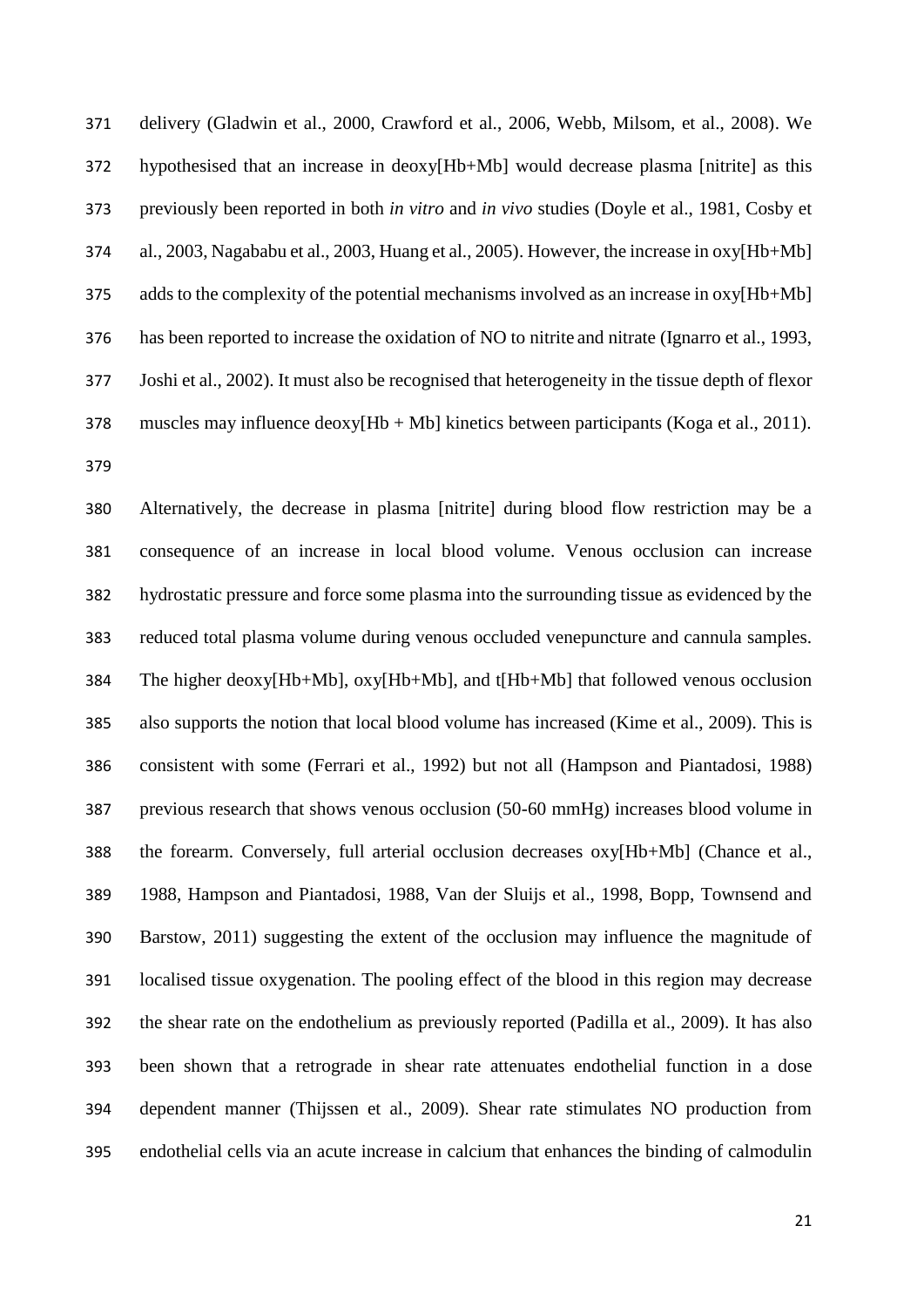to endothelial NO synthase and increases endothelial NO synthase activity (Boo and Jo, 2003).

 A notable strength of this study is that we isolate the impact of a single methodological factor on the measurement of highly reactive NO metabolites. These data are important given plasma nitrite concentration is routinely measured in human participants to best approximate NO synthase activity (Lauer et al., 2001). This study is, however, not without some unavoidable experimental limitations. It is possible that between-arm differences in blood flow and/or NO metabolism may contribute to the observed effects of venous blood occlusion on plasma nitrite. However, the consistency of the findings between the venepuncture and occluded cannula measurements seem to suggest that this is unlikely. The comparison of NIRS data between different arms is also not ideal as NIRS can only reliably track changes in Hb+Mb within individual detector channels. Finally, local changes in total plasma volume were estimated using the Nadler equations (Nadler, Hidalgo and Bloch, 1962) rather than through direct measurement. While these data must be interpreted cautiously, the Nadler equations have been shown to provide accurate estimations of total blood volume (Sharma and Sharma, 2018).

 Based upon our findings, future studies should examine how the duration of tourniquet application influences plasma nitrite. This is important to understand how protracted use of a tourniquet during blood collection from participants with poor venous access may alter plasma nitrite concentration. It is likely that discrepancies in other procedural aspects of blood collection will also influence plasma nitrite measurements, including the posture of the participant (Liddle et al., 2018) and the anticoagulant used in vacutainers (Ricart-Jané, Llobera and López-Tejero, 2002). Furthermore, plasma nitrite is variably measured using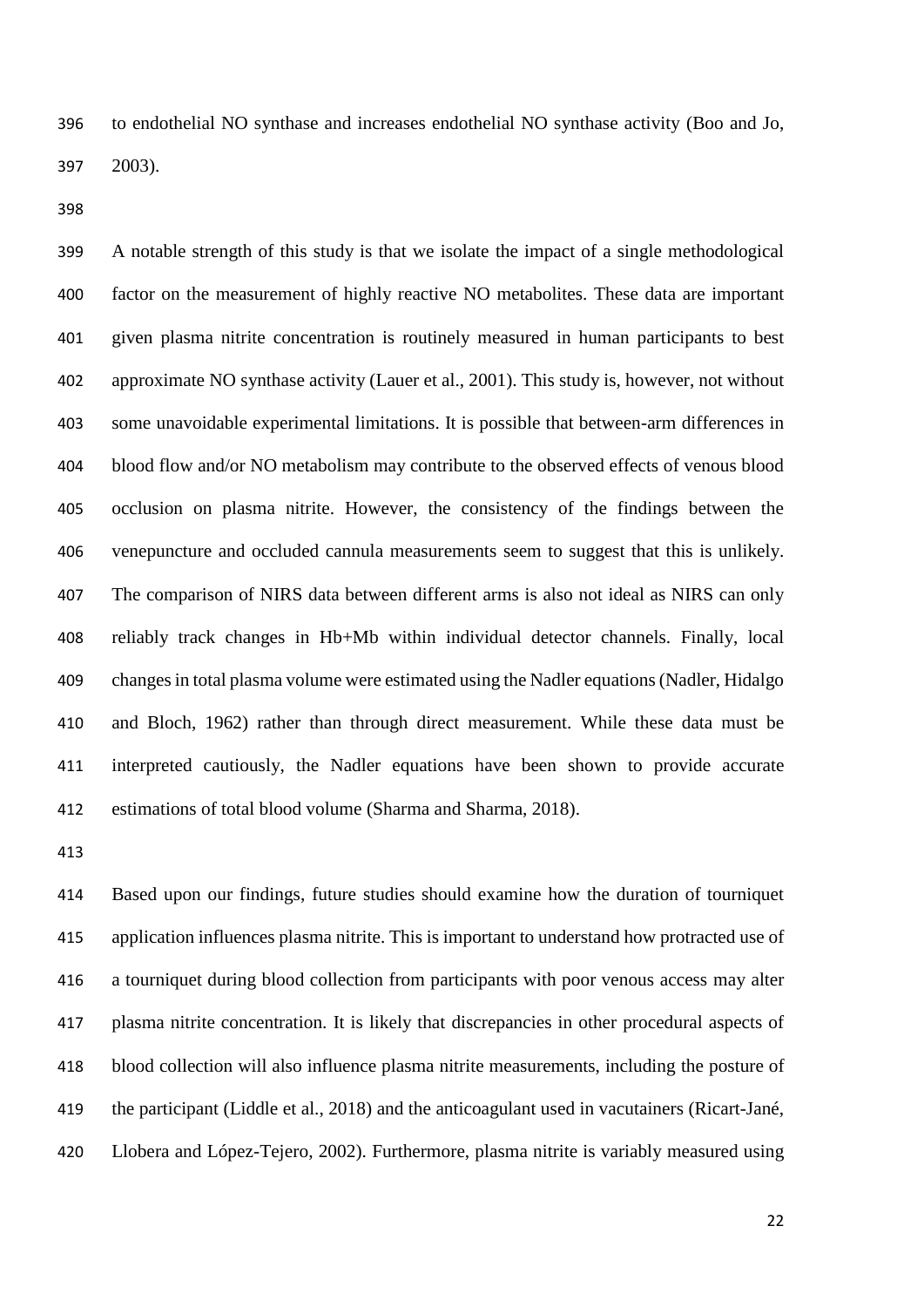either chemiluminescence (Burleigh et al., 2019, Bescos et al., 2020) or high-pressure liquid chromatography (HPLC) (Kim et al., 2015, Coggan et al., 2018) although it is unclear how the sensitivity of these methods differs. Plasma nitrite may also be subject to circadian or seasonal variation (Liu et al., 2014, Muggeridge et al., 2015, Monaghan et al., 2018) although these factors have not been subject to focused research.

#### **5 Conclusion**

 Venous occlusion of the upper arm decreases plasma [nitrite] but does not alter plasma [nitrate]. These effects are likely a consequence of an accelerated reduction of nitrite to NO during localised changes in Hb and/or a suppression of endogenous NO production when venous blood flow is restricted. Researchers who use a tourniquet to aid blood collection for the measurement of [nitrite] should carefully consider how short-duration venous occlusion impacts this parameter. The blood collection method should be fully documented in the methods section and, if relevant, the tourniquet application time should be standardised between samples and documented.

# **6 Acknowledgements**

David J Muggeridge is supported by the European Union's INTERREG VA Programme,

managed by the Special EU Programmes Body (SEUPB)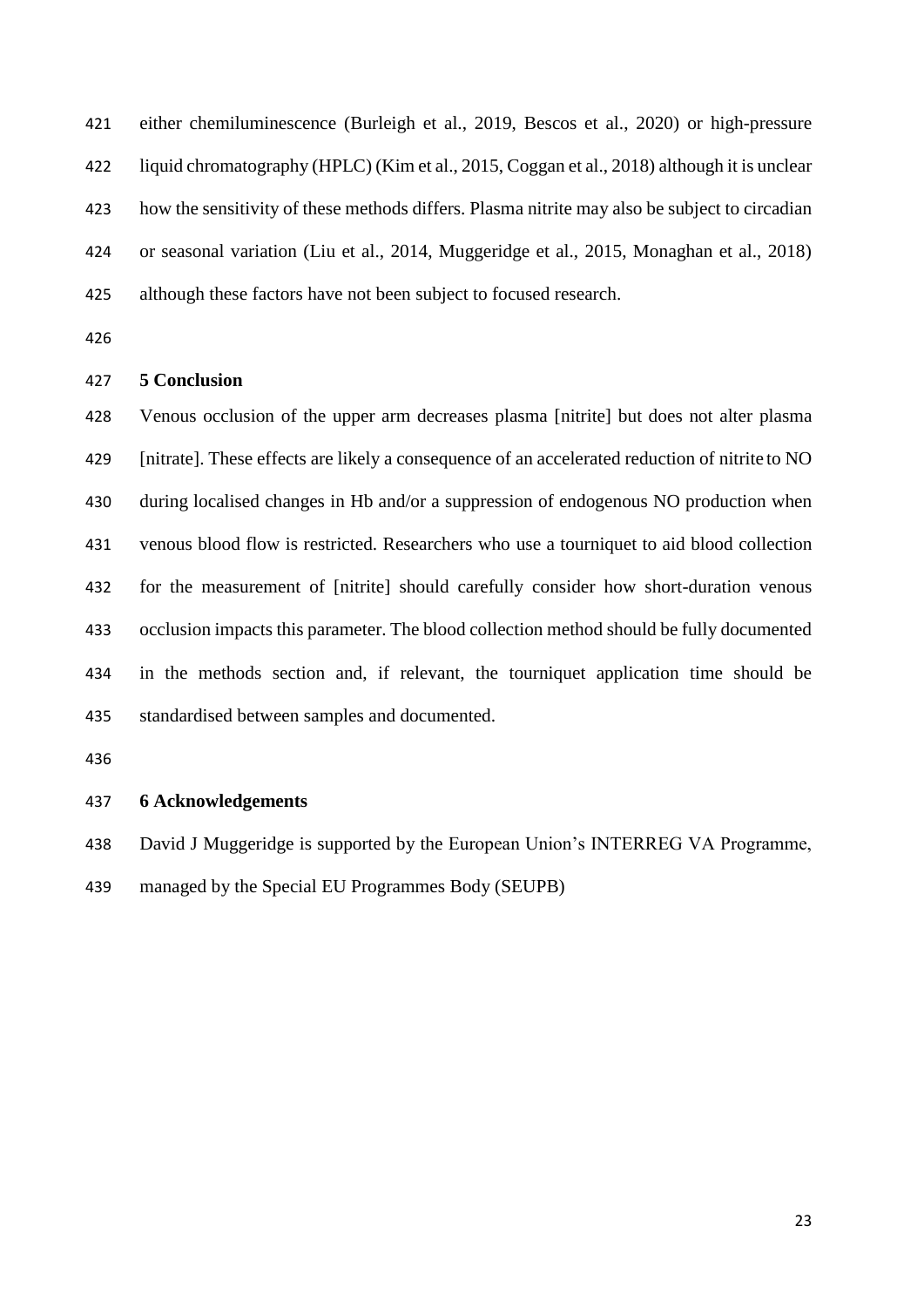# **References**

- Assmann, T. S., Brondani, L. A., Bouças, A. P., Rheinheimer, J., de Souza, B. M., Canani, L. H., Bauer, A. C. and Crispim, D. (2016) Nitric oxide levels in patients with diabetes mellitus: A systematic review and meta-analysis. Nitric Oxide - Biology and Chemistry. Vol.61, pp.1–9. Bailey, S. J., Winyard, P., Vanhatalo, a., Blackwell, J. R., DiMenna, F. J., Wilkerson, D.
- P., Tarr, J., Benjamin, N. and Jones, a. M. (2009) Dietary nitrate supplementation reduces the O2 cost of low-intensity exercise and enhances tolerance to high- intensity exercise in humans. Journal of Applied Physiology. [Online] Vol.107 (4), pp.1144–1155. Available:
- http://jap.physiology.org/cgi/doi/10.1152/japplphysiol.00722.2009.
- Bescos, R., Ashworth, A., Cutler, C., Brookes, Z. L., Belfield, L., Rodiles, A., Casas- Agustench, P., Farnham, G., Liddle, L., Burleigh, M., White, D., Easton, C. and Hickson, M. (2020) Effects of Chlorhexidine mouthwash on the oral microbiome. Scientific Reports. Vol.10 (1), pp.1–8.
- Boo, Y. C. and Jo, H. (2003) Flow-dependent regulation of endothelial nitric oxide synthase: role of protein kinases. American journal of physiology. Cell physiology. Vol.285 (3), pp.C499–C508.
- Bopp, C. M., Townsend, D. K. and Barstow, T. J. (2011) Characterizing near-infrared spectroscopy responses to forearm post-occlusive reactive hyperemia in healthy subjects. European Journal of Applied Physiology. Vol.111 (11), pp.2753–2761.
- Burleigh, M., Liddle, L., Muggeridge, D. J., Monaghan, C., Sculthorpe, N., Butcher, J., Henriquez, F. and Easton, C. (2019) Dietary nitrate supplementation alters the oral microbiome but does not improve the vascular responses to an acute nitrate dose. Nitric Oxide - Biology and Chemistry. [Online] Vol.89 (April), pp.54–63. Available: https://doi.org/10.1016/j.niox.2019.04.010.
- Chance, B., Nioka, S., Kent, J., McCully, K., Fountain, M., Greenfeld, R. and Holtom, G. (1988) Time-resolved spectroscopy of hemoglobin and myoglobin in resting and ischemic muscle. Analytical Biochemistry. Vol.174 (2), pp.698–707.
- Coggan, A. R., Broadstreet, S. R., Mikhalkova, D., Bole, I., Leibowitz, J. L., Kadkhodayan, A., Park, S., Thomas, D. P., Thies, D. and Peterson, L. R. (2018) Dietary nitrate-induced increases in human muscle power: high versus low responders. Physiological Reports. Vol.6 (2), pp.1–8.
- Cosby, K., Partovi, K. S., Crawford, J. H., Patel, R. P., Reiter, C. D., Martyr, S., Yang, B. K., Waclawiw, M. A., Zalos, G., Xu, X., Huang, K. T., Shields, H., Kim-Shapiro, D. B., Schechter, A. N., Cannon, R. O. and Gladwin, M. T. (2003) Nitrite reduction to nitric oxide by deoxyhemoglobin vasodilates the human circulation. Nature medicine. [Online] Vol.9 (12), pp.1498–505. Available: http://dx.doi.org/10.1038/nm954.
- Crawford, J. H., Isbell, T. S., Huang, Z., Shiva, S., Chacko, B. K., Schechter, A. N., Darley-Usmar, V. M., Kerby, J. D., Lang, J. D., Kraus, D., Ho, C., Gladwin, M. T. and Patel, R. P. (2006) Hypoxia, red blood cells, and nitrite regulate NO-dependent hypoxic vasodilation. Blood. Vol.107 (2), pp.566–574.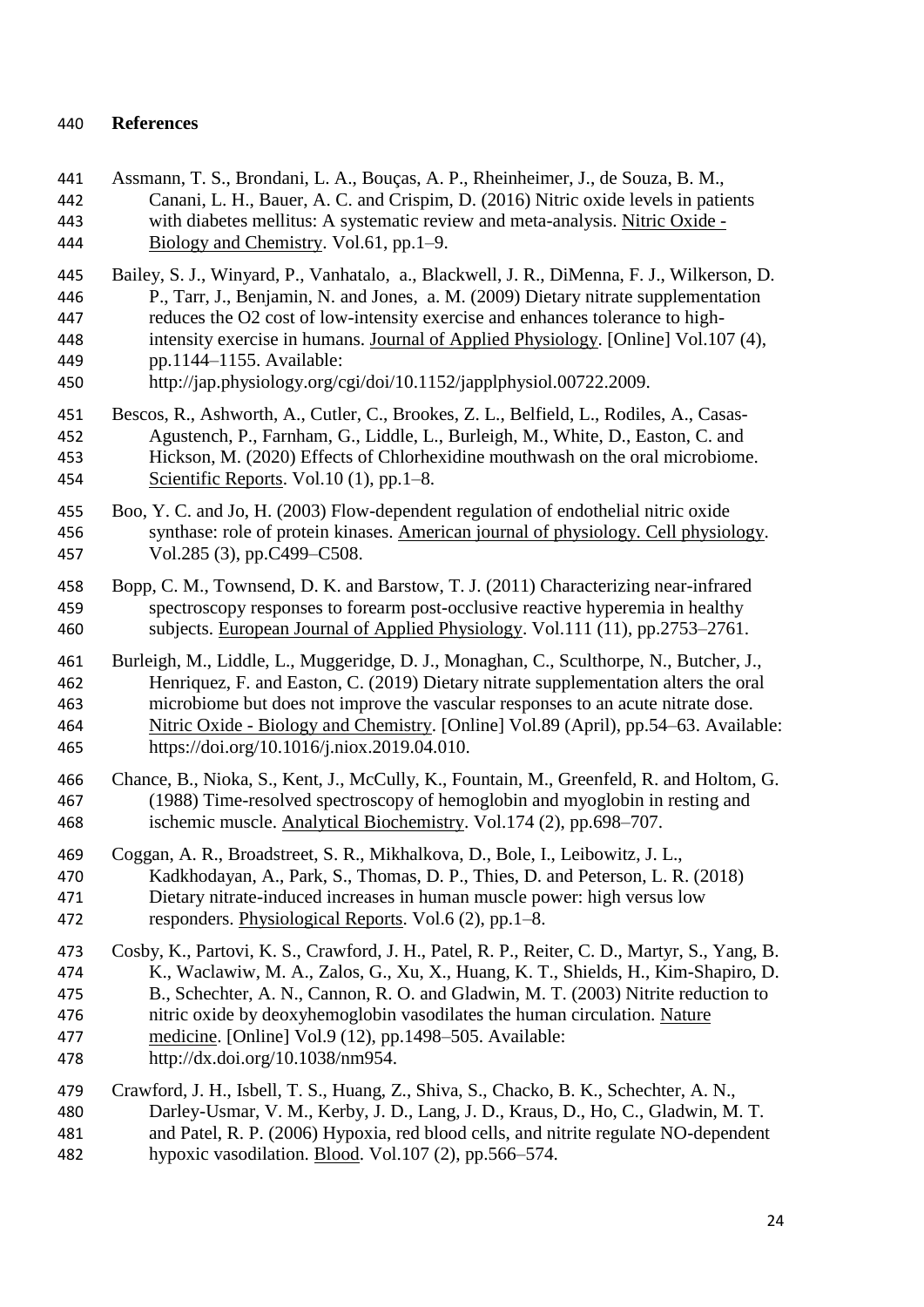Davis, M. L. and Barstow, T. J. (2013) Estimated contribution of hemoglobin and myoglobin to near infrared spectroscopy. Respiratory Physiology and Neurobiology. [Online] Vol.186 (2), pp.180–187. Available: http://dx.doi.org/10.1016/j.resp.2013.01.012. Doyle, M. P. M., Pickering, R. R. A., DeWeert, T. M., Hoekstra, J. W., Pater, D., Deweert, M., Hoekstra, J. W., Pater, D. and DeWeert, T. M. (1981) Kinetics and mechanism of the oxidation of human deoxyhemoglobin by nitrites. Journal of Biological. [Online] Vol.256 (23), pp.12393–12398. Available: http://www.jbc.org/content/256/23/12393.short. Ferrari, M., Wei, Q., Carraresi, L., De Blasi, R. A. and Zaccanti, G. (1992) Time-resolved spectroscopy of the human forearm. Journal of Photochemistry and Photobiology, B: Biology. Vol.16 (2), pp.141–153. Gladwin, M. T., Shelhamer, J. H., Schechter, A. N., Pease-Fye, M. E., Waclawiw, M. A., Panza, J. A., Ognibene, F. P. and Cannon, R. O. (2000) Role of circulating nitrite and S-nitrosohemoglobin in the regulation of regional blood flow in humans. Proceedings of the National Academy of Sciences. [Online] Vol.97 (21), pp.11482– 11487. Available: http://www.pnas.org/cgi/doi/10.1073/pnas.97.21.11482. Goubareva, I., Gkaliagkousi, E., Shah, A., Queen, L., Ritter, J. and Ferro, A. (2007) Age decreases nitric oxide synthesis and responsiveness in human platelets and increases formation of monocyte-platelet aggregates. Cardiovascular Research. Vol.75 (4), pp.793–802. Hampson, N. B. and Piantadosi, A. (1988) Near infrared monitoring of human skeletal muscle oxygenation during forearm ischemia. Journal of applied physiology. Vol.64, pp.2449–2457. Huang, Z., Shiva, S., Kim-Shapiro, D. B., Patel, R. P., Ringwood, L. A., Irby, C. E., Huang, K. T., Ho, C., Hogg, N., Schechter, A. N. and Gladwin, M. T. (2005) Enzymatic function of hemoglobin as a nitrite reductase that produces NO under allosteric control. Journal of Clinical Investigation. Vol.115 (8), pp.2099–2107. Ignarro, L. J., Fukuto, J. M., Griscavage, J. M., Rogers, N. E. and Byrns, R. E. (1993) Oxidation of nitric oxide in aqueous solution to nitrite but not nitrate: comparison with enzymatically formed nitric oxide from L-arginine. Proceedings of the National Academy of Sciences of the United States of America. Vol.90 (17), pp.8103–8107. James, P. E., Willis, G. R., Allen, J. D., Winyard, P. G. and Jones, A. M. (2015) Nitrate pharmacokinetics: Taking note of the difference. Nitric Oxide - Biology and Chemistry. [Online] Vol.48 (3), pp.44–50. Available: http://linkinghub.elsevier.com/retrieve/pii/S1089860315002086. Joshi, M. S., Ferguson, T. B., Han, T. H., Hyduke, D. R., Liao, J. C., Rassaf, T., Bryan, N., Feelisch, M. and Lancaster, J. R. (2002) Nitric oxide is consumed, rather than conserved, by reaction with oxyhemoglobin under physiological conditions. Proceedings of the National Academy of Sciences of the United States of America. Vol.99 (16), pp.10341–10346. Kim, J.-K., Moore, D. J., Maurer, D. G., Kim-Shapiro, D. B., Basu, S., Flanagan, M. P., Skulas-Ray, A. C., Kris-Etherton, P. and Proctor, D. N. (2015) Acute dietary nitrate supplementation does not augment submaximal forearm exercise hyperemia in healthy young men. Applied Physiology, Nutrition, and Metabolism. [Online]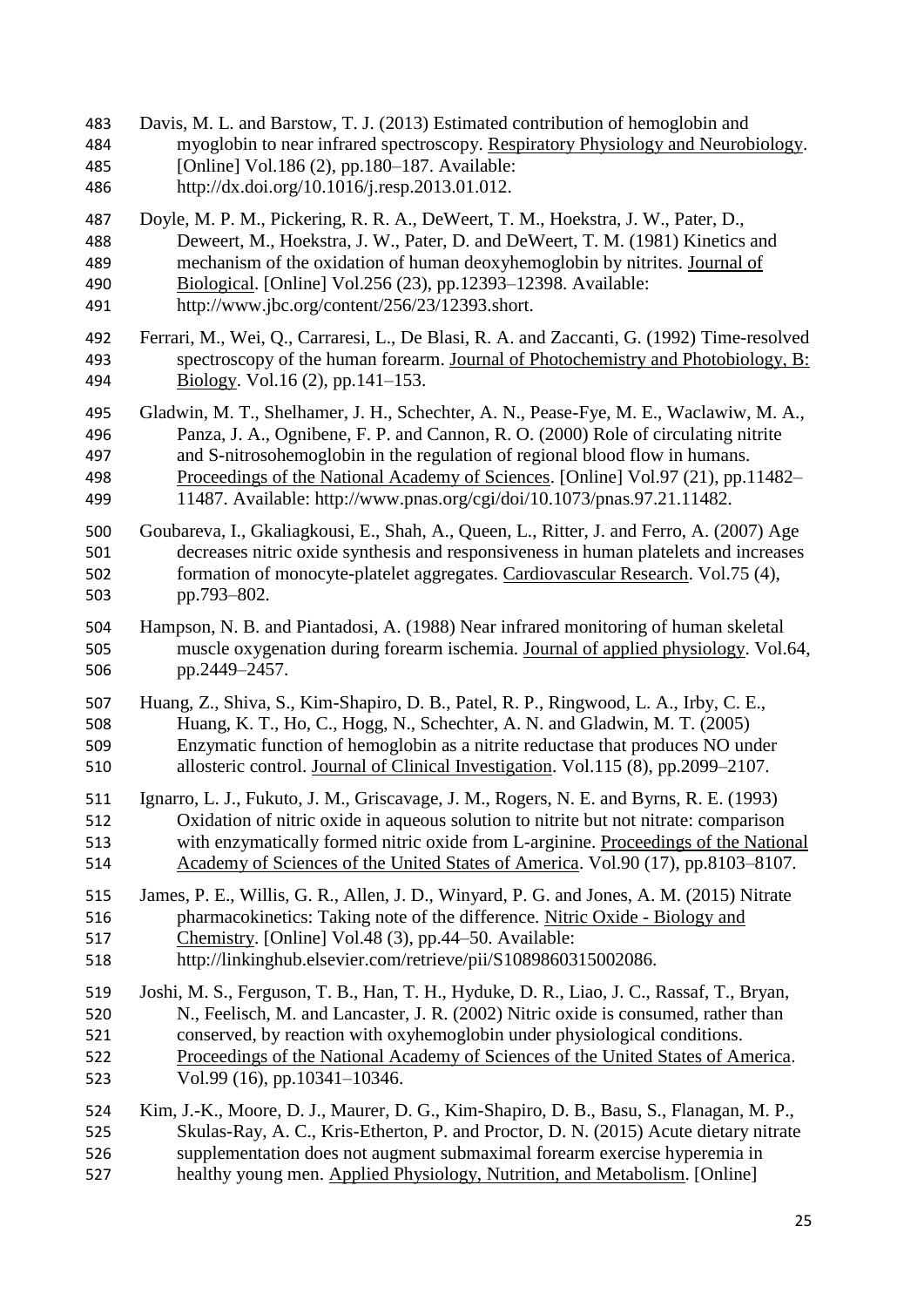- Vol.40 (2), pp.122–128. Available:
- http://www.nrcresearchpress.com/doi/abs/10.1139/apnm-2014-0228.
- Kime, R., Im, J., Moser, D., Nioka, S., Katsumura, T. and Chance, B. (2009) Noninvasive determination of exercise-induced vasodilation during bicycle exercise using near infrared spectroscopy. Medical Science Monitor. Vol.15 (3), pp.CR89–CR94.
- Koga, S., Poole, D. C., Ferreira, L. F., Whipp, B. J., Kondo, N., Saitoh, T., Ohmae, E. and Barstow, T. J. (2007) Spatial heterogeneity of quadriceps muscle deoxygenation kinetics during cycle exercise. Journal of Applied Physiology. Vol.103 (6), pp.2049– 2056.
- Koga, S., Poole, D. C., Fukuoka, Y., Ferreira, L. F., Kondo, N., Ohmae, E. and Barstow, T. J. (2011) Methodological validation of the dynamic heterogeneity of muscle deoxygenation within the quadriceps during cycle exercise. American Journal of Physiology - Regulatory Integrative and Comparative Physiology. Vol.301 (2), pp.534–541.
- Larsen, F. J., Weitzberg, E., Lundberg, J. O. and Ekblom, B. (2010) Dietary nitrate reduces maximal oxygen consumption while maintaining work performance in maximal exercise. Free Radical Biology and Medicine. [Online] Vol.48 (2), pp.342– 347. Available: http://linkinghub.elsevier.com/retrieve/pii/S0891584909007199.
- Lauer, T., Preik, M., Rassaf, T., Strauer, B. E., Deussen, A., Feelisch, M. and Kelm, M. (2001) Plasma nitrite rather than nitrate reflects regional endothelial nitric oxide synthase activity but lacks intrinsic vasodilator action. Proceedings of the National Academy of Sciences of the United States of America. [Online] Vol.98 (22), pp.12814–12819. Available: http://www.pnas.org/cgi/doi/10.1073/pnas.221381098.
- Liddle, L., Burleigh, M. C., Monaghan, C., Muggeridge, D. J., Sculthorpe, N., Pedlar, C. R., Butcher, J., Henriquez, F. L. and Easton, C. (2019) Variability in nitrate-reducing oral bacteria and nitric oxide metabolites in biological fluids following dietary nitrate administration: An assessment of the critical difference. Nitric Oxide - Biology and Chemistry. Vol.83 (November 2018), pp.1–10.
- Liddle, L., Monaghan, C., Burleigh, M. C., McIlvenna, L. C., Muggeridge, D. J. and Easton, C. (2018) Changes in body posture alter plasma nitrite but not nitrate concentration in humans. Nitric Oxide - Biology and Chemistry. Vol.72.
- Liu, D., Fernandez, B. O., Hamilton, A., Lang, N. N., Gallagher, J. M. C., Newby, D. E., Feelisch, M. and Weller, R. B. (2014) UVA irradiation of human skin vasodilates arterial vasculature and lowers blood pressure independently of nitric oxide synthase. Journal of Investigative Dermatology. [Online] Vol.134 (7), pp.1839–
- 1846. Available: http://www.nature.com/doifinder/10.1038/jid.2014.27.
- Lundberg, J. O. and Govoni, M. (2004) Inorganic nitrate is a possible source for systemic generation of nitric oxide. Free Radical Biology and Medicine. [Online] Vol.37 (3), pp.395–400. Available:
- http://linkinghub.elsevier.com/retrieve/pii/S089158490400348X.
- Lundberg, J. O. and Weitzberg, E. (2009) NO generation from inorganic nitrate and nitrite: Role in physiology, nutrition and therapeutics. Archives of Pharmacal Research. Vol.32 (8), pp.1119–1126.
- Makhumula-Nkhoma, N., Whittaker, V. and Mcsherry, R. (2015) Level of confidence in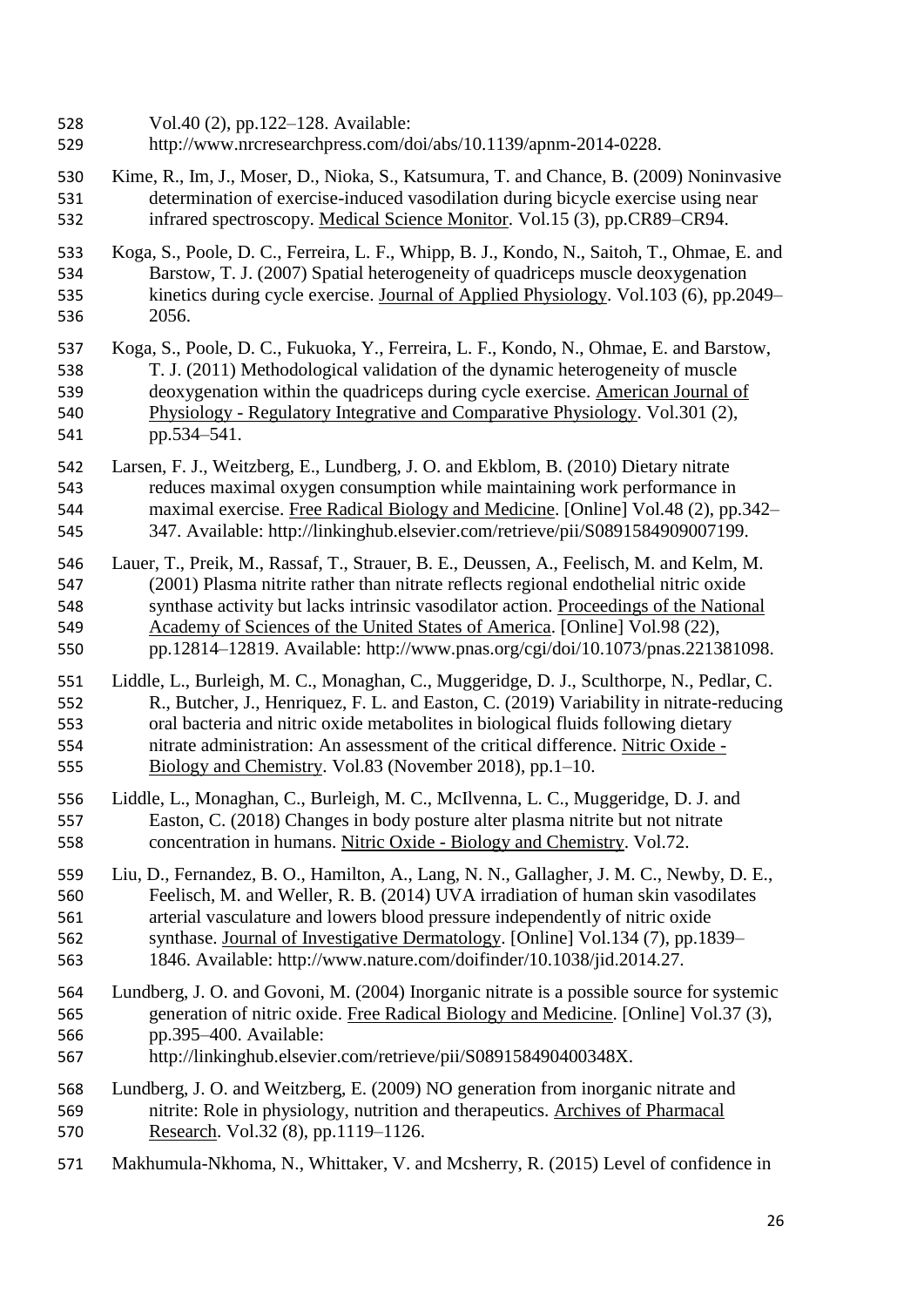venepuncture and knowledge in determining causes of blood sample haemolysis among clinical staff and phlebotomists. Journal of Clinical Nursing. Vol.24 (3–4), pp.370–385. McIlvenna, L. C., Monaghan, C., Liddle, L., Fernandez, B. O., Feelisch, M., Muggeridge, D. J. and Easton, C. (2017) Beetroot juice versus chard gel: A pharmacokinetic and pharmacodynamic comparison of nitrate bioavailability. Nitric Oxide - Biology and Chemistry. [Online] Vol.64 (December), pp.61–67. Available: http://dx.doi.org/10.1016/j.niox.2016.12.006. McMahon, N. F., Leveritt, M. D. and Pavey, T. G. (2017) The effect of dietary nitrate supplementation on endurance exercise performance in healthy adults: A systematic review and meta-analysis. Sports Medicine. Monaghan, C., McIlvenna, L. C., Liddle, L., Burleigh, M., Weller, R. B., Fernandez, B. O., Feelisch, M., Muggeridge, D. J. and Easton, C. (2018) The effects of two different doses of ultraviolet-A light exposure on nitric oxide metabolites and cardiorespiratory outcomes. European Journal of Applied Physiology. [Online] Vol.118 (5), pp.1–10. Available: http://dx.doi.org/10.1007/s00421-018-3835-x. Moncada, S. and Higgs, A. (1993) The L-arginine-nitric oxide pathway. The New England Journal of Medicine. Vol.328 (27), pp.1676–1685. Moncada, S. and Higgs, E. A. (2006) The discovery of nitric oxide and its role in vascular biology. British Journal of Pharmacology. [Online] Vol.147 (S1), pp.S193–S201. Available: http://doi.wiley.com/10.1038/sj.bjp.0706458. Muggeridge, D. J., Sculthorpe, N., Grace, F. M., Willis, G., Thornhill, L., Weller, R. B., James, P. E. and Easton, C. (2015) Acute whole body UVA irradiation combined with nitrate ingestion enhances time trial performance in trained cyclists. Nitric oxide : biology and chemistry / official journal of the Nitric Oxide Society. [Online] Vol.48, pp.3–9. Available: http://www.ncbi.nlm.nih.gov/pubmed/25289793. Muggeridge, D. J., Sculthorpe, N., James, P. E. and Easton, C. (2017) The effects of dietary nitrate supplementation on the adaptations to sprint interval training in previously untrained males. Journal of Science and Medicine in Sport. [Online] Vol.20 (1), pp.92–97. Available: http://dx.doi.org/10.1016/j.jsams.2016.04.014. Nadler, S. B., Hidalgo, J. U. and Bloch, T. (1962) Prediction of blood volume in normal human adults. Surgery. Vol.51, pp.224–32. Nagababu, E., Ramasamy, S., Abernethy, D. R. and Rifkind, J. M. (2003) Active nitric oxide produced in the red cell under hypoxic conditions by deoxyhemoglobin- mediated nitrite reduction. Journal of Biological Chemistry. Vol.278 (47), pp.46349– 46356. Padilla, J., Sheldon, R. D., Sitar, D. M. and Newcomer, S. C. (2009) Impact of acute exposure to increased hydrostatic pressure and reduced shear rate on conduit artery endothelial function: a limb-specific response. AJP: Heart and Circulatory Physiology. [Online] Vol.297 (3), pp.H1103–H1108. Available: http://ajpheart.physiology.org/cgi/doi/10.1152/ajpheart.00167.2009. Patterson, G. C. and Shepherd, J. T. (1954) The blood flow in the human forearm following venous congestion. Journal of Physiology. Vol.125, pp.501–507. Pelletier, M. M., Kleinbongard, P., Ringwood, L., Hito, R., Hunter, C. J., Schechter, A.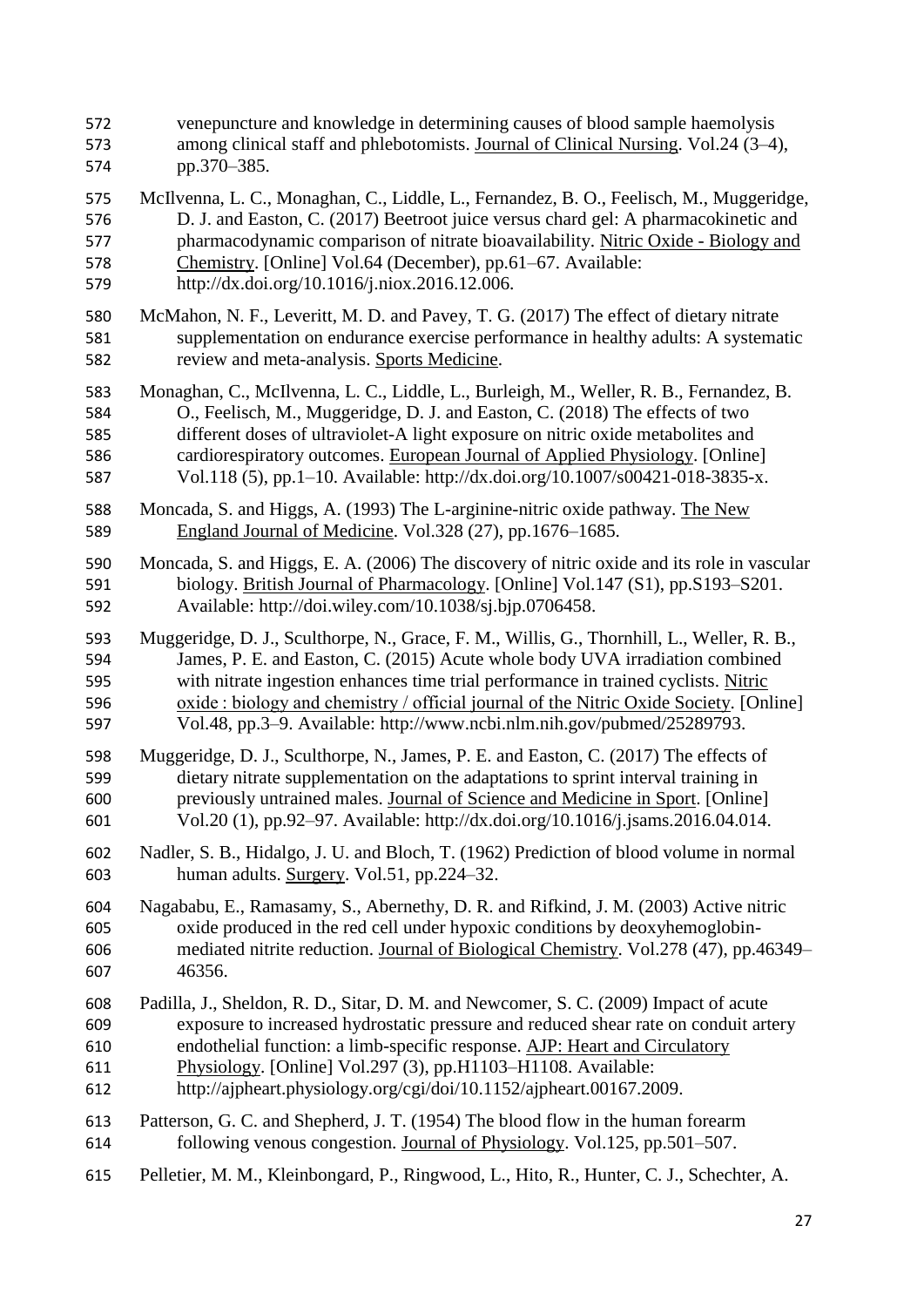| 616 | N., Gladwin, M. T. and Dejam, A. (2006) The measurement of blood and plasma               |
|-----|-------------------------------------------------------------------------------------------|
| 617 | nitrite by chemiluminescence: Pitfalls and solutions. Free Radical Biology and            |
| 618 | Medicine. Vol.41 (4), pp.541–548.                                                         |
| 619 | Ricart-Jané, D., Llobera, M. and López-Tejero, M. D. (2002) Anticoagulants and other      |
| 620 | preanalytical factors interfere in plasma nitrate/nitrite quantification by the Griess    |
| 621 | method. Nitric Oxide - Biology and Chemistry. Vol.6 (2), pp.178–185.                      |
| 622 | Rogers, S. C., Khalatbari, A., Gapper, P. W., Frenneaux, M. P. and James, P. E. (2005)    |
| 623 | Detection of human red blood cell-bound nitric oxide. The Journal of biological           |
| 624 | chemistry. Vol.280 (29), pp.26720-26728.                                                  |
| 625 | Saleem, S., Mani, V., Chadwick, M. A., Creanor, S. and Ayling, R. M. (2009) A             |
| 626 | prospective study of causes of haemolysis during venepuncture: Tourniquet time            |
| 627 | should be kept to a minimum. Annals of Clinical Biochemistry. Vol.46 (3), pp.244–         |
| 628 | 246.                                                                                      |
| 629 | Sharma, R. and Sharma, S. (2018) Physiology, Blood Volume [Online]. StatPearls.           |
| 630 | Available: http://www.ncbi.nlm.nih.gov/pubmed/30252333 [Accessed 15 Apr 2020].            |
| 631 | Shaw, S. J. (2018) How to undertake venepuncture to obtain venous blood samples.          |
| 632 | Nursing Standard. Vol.32 (29), pp.41-47.                                                  |
| 633 | Van der Sluijs, M. C., Colier, W. H. J. M., Houston, R. J. F. and Oeseburg, B. (1998) A   |
| 634 | new and highly sensitive continuous wave near infrared spectrophotometer with             |
| 635 | multiple detectors. In: Photon Propagation in Tissues III. pp.63–73.                      |
| 636 | Thijssen, D. H. J., Dawson, E. A., Tinken, T. M., Cable, N. T. and Green, D. J. (2009)    |
| 637 | Retrograde flow and shear rate acutely impair endothelial function in humans.             |
| 638 | Hypertension. Vol.53 (6), pp.986–992.                                                     |
| 639 | Vallance, P., Collier, J. and Moncada, S. (1989) Effects of endothelium-derived nitric    |
| 640 | oxide on peripheral arteriolar tone in man. The Lancet. [Online] Vol.334 (8670),          |
| 641 | pp.997-1000. Available:                                                                   |
| 642 | http://linkinghub.elsevier.com/retrieve/pii/S0140673689910131 [Accessed 6 Sep             |
| 643 | 2017].                                                                                    |
| 644 | Webb, A. J., Milsom, A. B., Rathod, K. S., Chu, W. L., Qureshi, S., Lovell, M. J.,        |
| 645 | Lecomte, F. M. J., Perrett, D., Raimondo, C., Khoshbin, E., Ahmed, Z., Uppal, R.,         |
| 646 | Benjamin, N., Hobbs, A. J. and Ahluwalia, A. (2008) Mechanisms underlying                 |
| 647 | erythrocyte and endothelial nitrite reduction to nitric oxide in hypoxia: Role for        |
| 648 | xanthine oxidoreductase and endothelial nitric oxide synthase. Circulation Research.      |
| 649 | Vol.103 (9), pp.957–964.                                                                  |
| 650 | Webb, A. J., Patel, N., Loukogeorgakis, S., Okorie, M., Aboud, Z., Misra, S., Rashid, R., |
| 651 | Miall, P., Deanfield, J., Benjamin, N., MacAllister, R., Hobbs, A. J. and Ahluwalia,      |
| 652 | A. (2008) Acute blood pressure lowering, vasoprotective, and antiplatelet properties      |
| 653 | of dietary nitrate via bioconversion to nitrite. Hypertension. [Online] Vol.51 (3),       |
| 654 | pp.784–790. Available:                                                                    |
| 655 | http://hyper.ahajournals.org/cgi/doi/10.1161/HYPERTENSIONAHA.107.103523.                  |
| 656 | Wilson, J. R., Mancini, D. M., McCully, K., Ferraro, N., Lanoce, V. and Chance, B.        |
| 657 | (1989) Noninvasive detection of skeletal muscle underperfusion with near-infrared         |
| 658 | spectroscopy in patients with heart failure. Circulation. Vol.80 (6), pp.1668-1674.       |
| 659 | Wood, K. C., Cortese-Krott, M. M., Kovacic, J. C., Noguchi, A., Liu, V. B., Wang, X.,     |